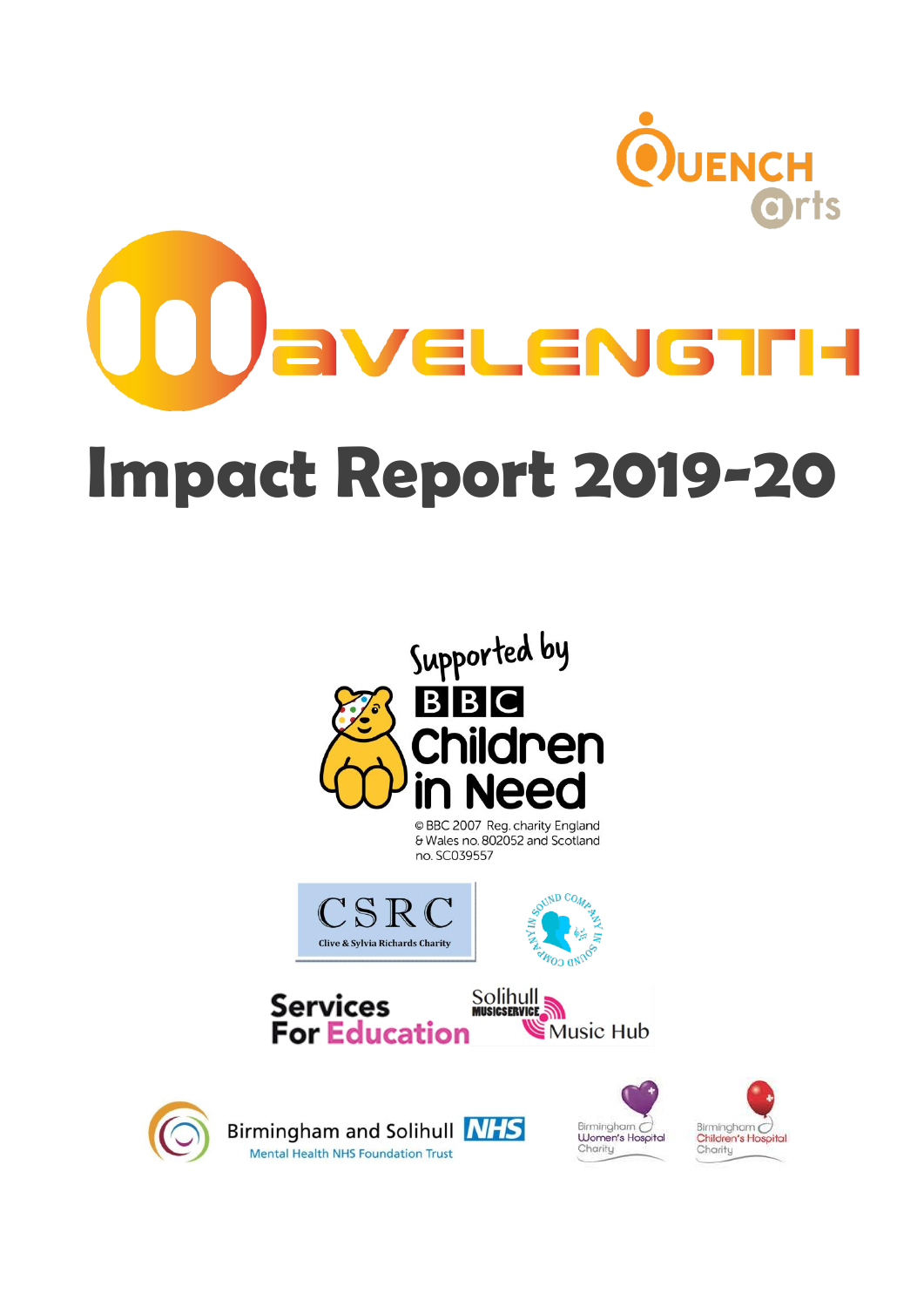## **Contents**

P3: Activity Summary

#### **Analysis of Participant Progress**

- P4: Baseline Analysis: Introduction
- P5: Baseline Analysis: Your Music Section/ Outcome 1
- P8: Baseline Analysis: It's All About You Section/ Outcome 2 including 5 Ways To **Wellbeing**
- P12: Baseline Analysis: 'How You Doin'?' Section/ Outcome 3
- P14: Other Key Outcomes
- P16: Participant Case Studies
	- P17: Case Study 1 (Participant 2T) P20: Case Study 2 (Participant 2U) P22: Case Study 3 (Participant 2S) P24: Case Study 4 (Participant 2W) P25: Case Study 5 (Participant 2V) P26: Case Study 6 (Participant 2E) P28: Case Study 7 (Participant 2A) P29: Case Study 8 (Participant 2D) P30: Case Study 9 (Participant 2I) P33: Case Study 10 (Participant 2X) P34: Case Study 11 (Participant 2Z)
- P35: Reflections and lessons learned
- P36: Links: photos, blogs, practice sharing, project CD, Mental Health First Aid information, Five Ways to Wellbeing and Outcomes Star information.
- P37: Thanks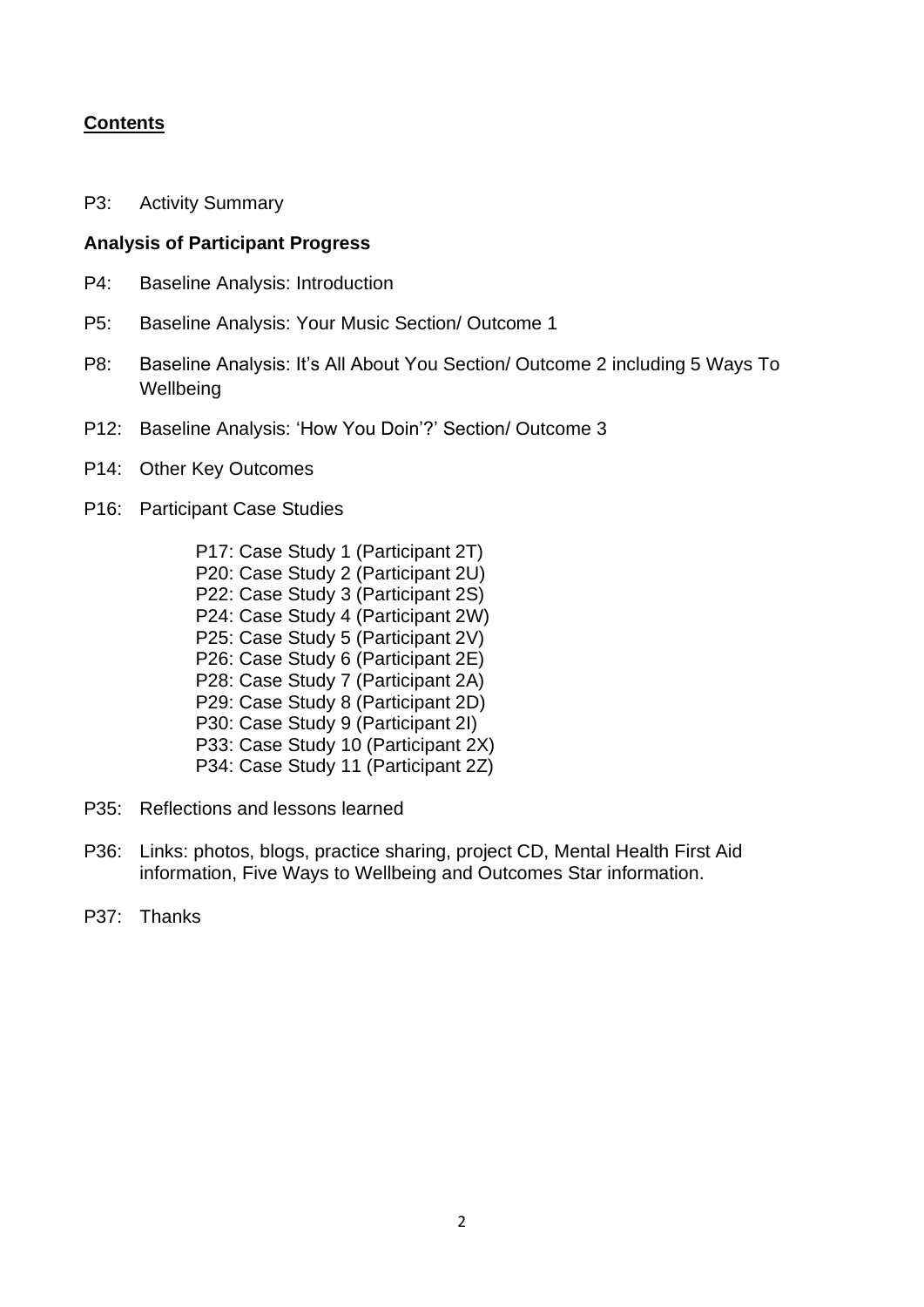## **Wavelength 2019-20 Activity Summary**

Wavelength is a creative music making project for young people aged 12-18 living in Birmingham and Solihull with diagnosed mental health conditions and those with other conditions and/or disabilities which affect their mental health. This report relates to the 5th year of project delivery, from Jan 2019 to December 2020 and it has most definitely been the most challenging year to date, with the Covid19 pandemic affecting the delivery from early on in the project year.

Wavelength benefitted 24 young people with diagnosed mental health conditions across the year. The project has provided one-to-one and group creative songwriting sessions, online via Zoom, through bespoke digital video resources and through face-to-face individual and small group sessions as appropriate to individual participants' Covid19 risk assessments, needs and wishes. Sessions have helped young people to manage and express their thoughts and feelings, kept them connected with peers and supported them to develop their musical skills whilst encouraging personal development based on the 5 Ways to Wellbeing. Unfortunately, due to the Covid19 pandemic, our 2 bespoke mini projects at Birmingham Children's Hospital Parkview Clinic and at Ardenleigh (Forensic Child & Adolescent Mental Health Service unit) were unable to go ahead, though we did manage to run a taster session with 8 young people in the Parkview Clinic (some of whom were discharged and then joined our community activity.

From last year, we have had a rolling recruitment process for the project, which helps ensure that support is available for young people when they need it, rather than them having to wait until the start of the next project year to take part. However, our recruitment was significantly affected by the pandemic and this is further discussed under the lessons learned section. Due to the ongoing challenges of the pandemic and its significant impact on our project participants, we have made the decision to offer ongoing 1-to-1 support across the next year for 6 current participants who we feel would really benefit, as well as to recruit our full allocation of new participants for 2021.

Across the 2019-20 programme we delivered:140 one-to-one music sessions, working with young people to develop their own musical skills and confidence. These sessions have included supporting participants to complete and review wellbeing baseline data and set their own goals for the project. 17 of these individual sessions were delivered face-to-face, 43 via Zoom and 80 via bespoke digital content (videos and worksheets), due to the Covid19 pandemic. In addition, we ran 8 group songwriting sessions focused on lyric writing and song structure; 11 group music making sessions, putting these lyrics to music; and 8 group recording/production sessions, documenting the music created. Of all the group sessions above, 7 were delivered face-to-face; 16 via Zoom; 4 through a blended approach (some participants on Zoom; some in our venue) from 14/10/20, thanks to extra support from the Clive and Sylvia Richards Charity to help make our venue Covid-secure. Due to Covid19, our 2 project socials, live concert and setting specific (acute/forensic unit) holiday activity could not run. However, an extremely successful online 'listening party' was held on 3rd December, where participants and their invited guests shared their music and celebrated their achievements. Also, a CD and a music video was made of the original material created. These can be accessed here:

**CD:** [https://soundcloud.com/quench\\_arts/sets/wavelength-cd-2019-20-lockdown](https://soundcloud.com/quench_arts/sets/wavelength-cd-2019-20-lockdown) **Music Video:** [https://youtu.be/D\\_c\\_xFMW\\_AI](https://youtu.be/D_c_xFMW_AI)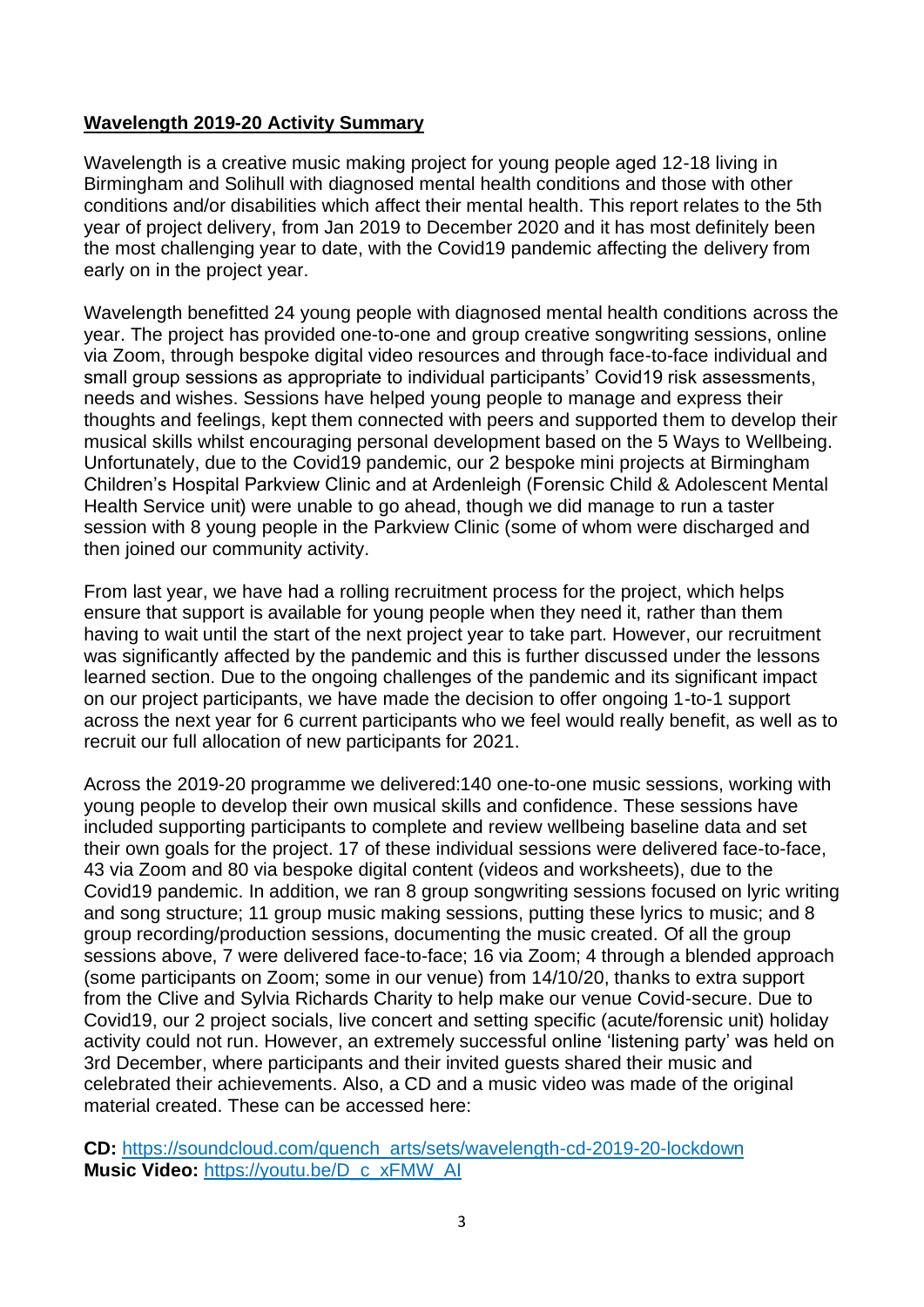Participants involved in Wavelength this year have a range of mental health conditions which have had the potential to be exacerbated by the pandemic, constant media/social media coverage and social isolation. Specific diagnoses include: anxiety, low mood, eating disorders (anorexia and pervasive arousal withdrawal syndrome), sensory processing disorders, depression, psychosis, OCD, ADHD and gender identity issues resulting in low self-esteem, low confidence, self-harm, suicidal ideations, drug use/self-medication and panic attacks. Some young people have co-morbidities such as autism/Asperger's syndrome/neurodiversity, Cerebral Palsy/hemiplegia, dyspraxia, contact allergies, epilepsy and joint hypermobility syndrome which also impact on their mental health. Several participants have siblings or parents with a mental health diagnosis or long-term medical condition. Prior to Covid19, 8 participants were not attending formal education due to their challenges.

Participants face a range of barriers in accessing mainstream provision including psychological barriers (low confidence/self-esteem); physical barriers (access, transport, available support) and barriers related to their condition ( e.g., reduced concentration due to medication; body dysmorphia affecting online access). They may be confused about their identity, be coming to terms with their diagnosis (and associated stigma) and feel a lack of agency/control. Without targeted support these barriers result in young people withdrawing and not progressing hobbies and interests and, sometimes, education. This results in a further lack of opportunities to build resilience through developing emotional, personal and social skills, causing further social exclusion.

In this report we highlight the progression that project participants have made through cohort statistics collected through participant self-assessed baselines. We also highlight the individual impact through a sample collection of case studies on new participants recruited this year, giving further context.

## **Wavelength 2018-19 Analysis of Participant Progress**

#### **Baseline Analysis**

The following is a summary impact analysis of evaluation material collected from this year of the Wavelength project via a creative baseline activity with 'core' attending the main community project. Our baseline evaluation tools were devised to use creative and practical activities to engage participants in the process and to enable us to collect data to help us monitor progress and project impact. Participants have reflected on a range of musical, social and wellbeing indicator statements collated from sources such as Youth Music's evaluation questionnaires and from the adult wellbeing projects that we run, which include questions from the Warwick-Edinburgh Mental Wellbeing Scale (WEMWBS), outcomes/mental health recovery star and Five Ways to Wellbeing nationally recognised tools. The same baseline activities were completed by participants, with the support of their project artist, at the beginning and end of the project to measure distance travelled. This data has been analysed on a cohort basis to give statistical results.

Working in mental health, self-assessed monitoring and evaluation data can be greatly affected by how the participant is feeling at the time of baseline completion if, for example, they are having a really good/bad day, so we triangulate data to ensure multiple evidence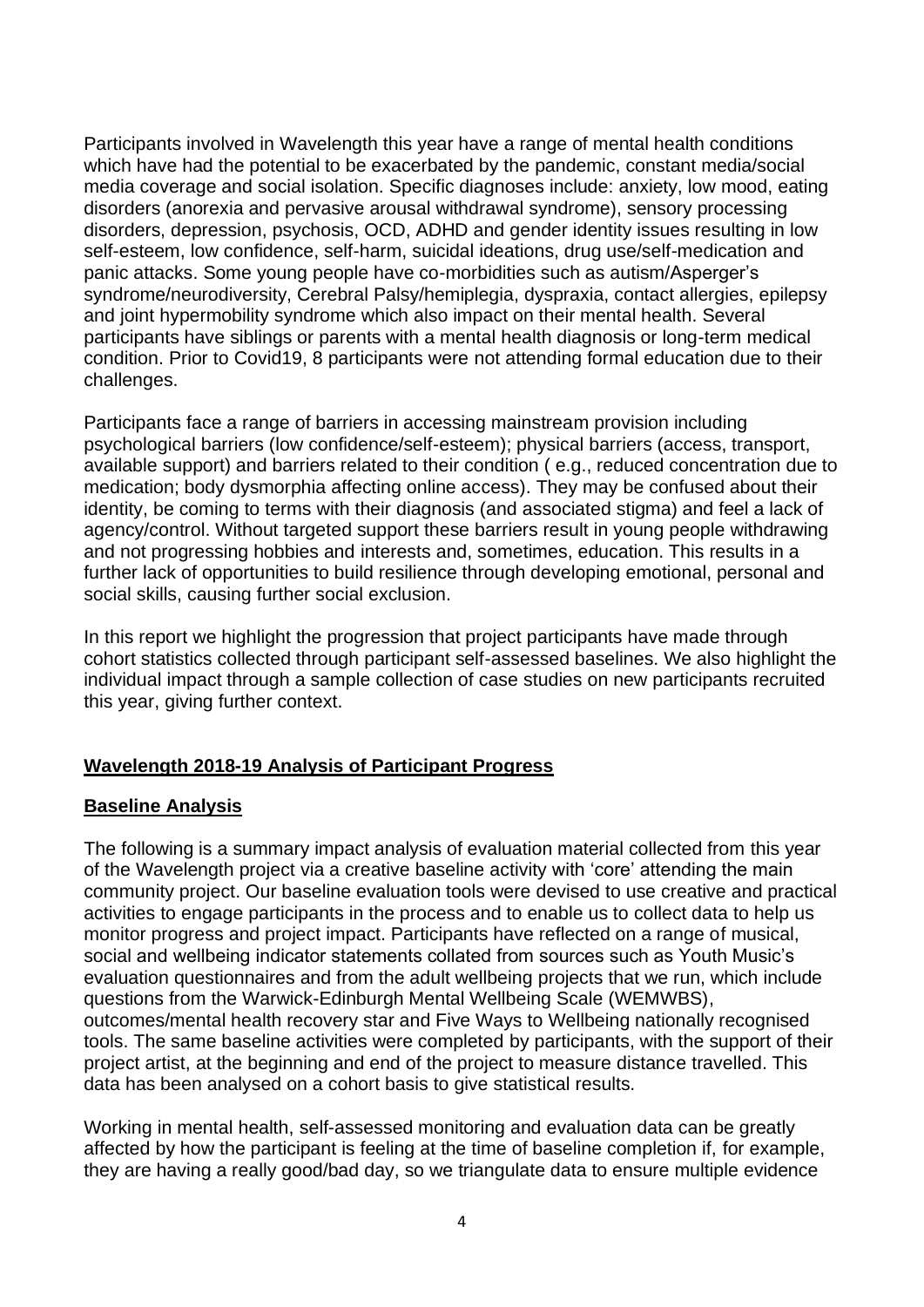sources and also produce contextual case studies. It should be noted that most initial participant baselines taken this year were completed before the Covid19 pandemic hit and so it is natural that the revisited baseline scores may have declined when young people's opportunities to interact with peers and build their self-esteem will have been impacted by the restrictions on their lives and the significant changes, challenged and lack of control that Covid19 bought. In addition, due to changes to the project schedule because of the necessary cancellation of the final live concert, participant final baselines were collected in the session prior to the end of year listening party. It is likely that some revisited baseline scores may have been slightly higher, had they been collected after this event due to the success and self-esteem it provided participants.

Project case studies are important to add context to baseline data, for example, sometimes a lower mark for the 2<sup>nd</sup> baseline, which might look negative, could mean that the participant now recognises that there is room for improvement through meeting more experienced musicians and has actually gained higher aspirations. 11 case studies, as examples, are provided at the end of this document, with each project artist having written case studies on a selection of the participants they have worked with.

Two highlights in terms of profiling the project during the past year were that we were asked by BBC Radio WM to share details about our Wavelength project on BBC Children In Need day, which also featured a lengthy interview with Participant/Peer Mentor 2I, illustrating the journey she has had through being supported on Wavelength. Additionally, we were asked by The Baring Foundation to provide a case study about Wavelength in their Creatively Minded and Young National Report, [\(https://cdn.baringfoundation.org.uk/wp](https://cdn.baringfoundation.org.uk/wp-content/uploads/BF_Creatively-minded-and-young_WEB_LR-1.pdf)[content/uploads/BF\\_Creatively-minded-and-young\\_WEB\\_LR-1.pdf\)](https://cdn.baringfoundation.org.uk/wp-content/uploads/BF_Creatively-minded-and-young_WEB_LR-1.pdf) providing a great opportunity to share our work to a wider audience.

## **Your Music Section:**

This section of the baseline related to BBC Children In Need Difference 1.

- **Outcome:** Project participants show an improved ability to express themselves in a constructive and positive way.
- **Indicators:** Participants' self-assessed level of ability to express themselves through their own music-making.

What music leaders say about participants' abilities to express themselves.

**Evidence:** Participant revisited baseline questionnaires. Music leaders' sessional reports. Project recordings of participants' work, and end of year project CD.

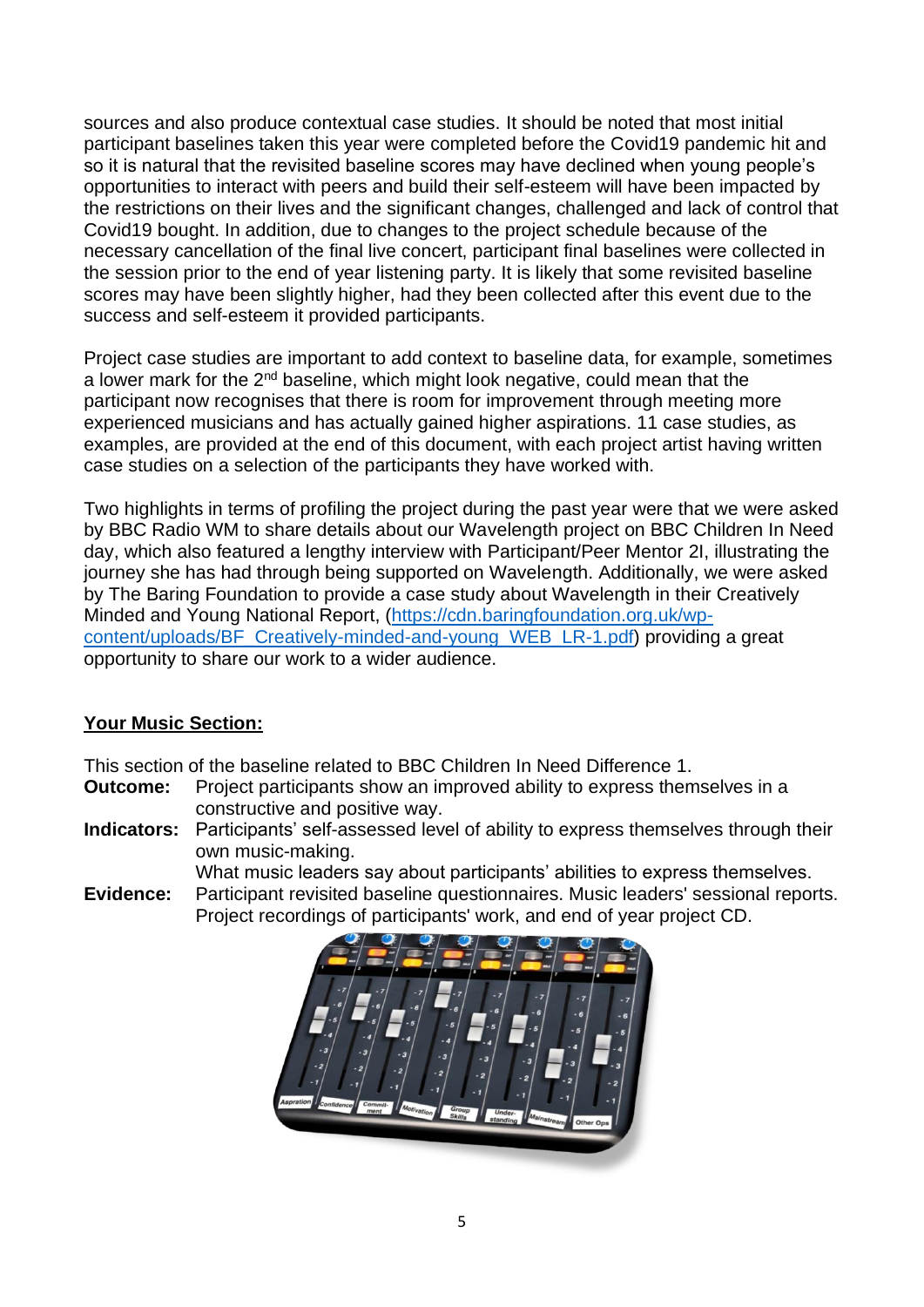Participants were shown a mixing desk. Each fader was marked  $1 - 7$ . Number 1 (the bottom) meant they strongly disagreed, number 7 (the top) meant they strongly agreed. Fader 1 responded to question 1 below, fader 2 to question 2, etc. Participants were asked to move each fader to show how strongly they agreed with each question. This activity was done at the beginning and end of the project year, to measure distance travelled. Participants' names have been coded in order to maintain anonymity.

#### **Of members completing baseline documents at the beginning and then end of the project:**

75% showed improvement in, 'I can express my thoughts, feelings and emotions through my own music making'. 25% stayed the same. The most improvement was 4 points, on a scale of 1-7. 67% of the collective potential progression points available were achieved.

63% showed improvement in, 'I am good of making sense of what other people are expressing though music (e.g., thoughts, feelings and emotions)'. 25% stayed the same (some participants gave a high score at project start). The most improvement was 2 points, on a scale of 1-7. 19% of the collective potential progression points available were achieved.

50% showed improvement in, 'I am pleased with my current level of musical ability'. 50% stayed the same. The most improvement was 5 points, on a scale of 1-7. 58% of the collective potential progression points available were achieved.

75% showed improvement in, 'I have a good understanding of the different elements of music (pitch, rhythm, melody, timbre, dynamics, texture, harmony, structure, etc.)'. 25% stayed the same. The most improvement was 3 points, on a scale of 1-7. 43% of the collective potential progression points available were achieved.

38% showed improvement in, 'I feel like music making allows me to be creative'. 62% stayed the same. The most improvement was 3 points, on a scale of 1-7. 100% of the collective potential progression points available were achieved (several participants having marked themselves at the top of the scale at the beginning of the year).

57% showed improvement in, 'I find it easy to sing/play in front of others'. 43% stayed the same. The most improvement was 2 points, on a scale of 1-7. 25% of the collective potential progression points available were achieved.

Music Leader monitoring reports/case studies document participant progress. Examples include:

#### **Participant2T:**

1-1 Session 3/2/2020: Participant2T told me about his behavioural problems in the past. He chose the song he wanted to work on today and played me recordings of him singing but didn't sing himself. He also talked a lot about the music he was into.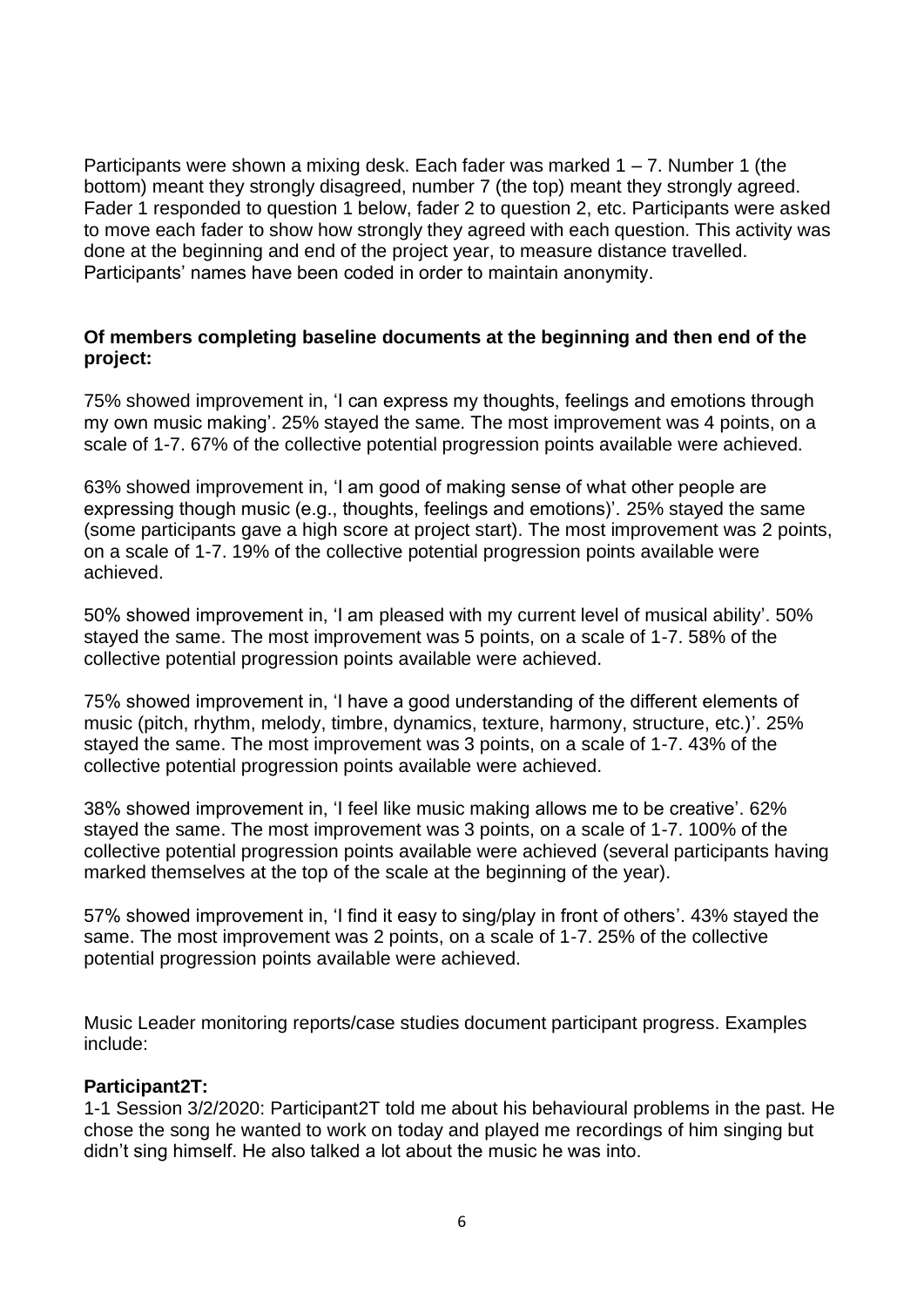1-1 Session 7/10/2020: Participant2T played with confidence, happy to share and towards the end of the session he sang…which he would not do previously.

Music Leader Evaluation: "(Participant2T) wouldn't sing in front of me for the first three sessions (to March) but by November he could do it so much so that he made a great microphone recording, for the first time."

#### **Participant2E:**

Music Leader Evaluation: "From the beginning, Participant2E wasn't very confident writing lyrics…and focused more on covers. He had issues expressing himself…at the end of this year's project he attended his first group sessions (in person and on Zoom). Him being there and talking to the group was such a big milestone! Discussing how he felt, things he liked and suggestions for the songs...He was so excited to hear other participants music, making some lovely comments about how much he enjoyed specific tracks, showing he was able to make sense of other people's expressions…He's starting to realise how he can express emotions in his own creative output."

**ParticipantU2's** mum's evaluation explains how music can help: "Wavelength gave him a focus as he learnt the guitar in hospital during visits. He could express himself in a constructive/positive way with his music rather than self-harming."

**General Group session example, 9/9/20:** We focused on a theme of change. We created a spider diagram with associations, rhymes and ideas coming to mind about the concept of change…Participants then linked separate words together, creating lyrical ideas… Young people shared their rhymes and phrases and offered each other suggestions for improvement. Some decisions were made about the key topics emerging related to change (e.g., change in relationships; circumstances; perception/emotional state; can be scary or good). At the session-end young people shared song/musical ideas to convey the message they hope to express through this song (this became 'Rose Tinted Reality').

Audio/photographic documentation of participants' music/lyrics & audio recordings of group plenaries have evidenced progression.

The CD highlights participants' creative expression: [https://soundcloud.com/quench\\_arts/sets/wavelength-cd-2019-20-lockdown](https://soundcloud.com/quench_arts/sets/wavelength-cd-2019-20-lockdown)

#### **Extra information**

Most participants made some progress in their ability to express themselves in a constructive and positive way with some making good progress, despite the challenges of the pandemic.

Most participants joining Wavelength had low self-confidence/self-esteem and lacked group experience. Two participants had missed lots of education, having recently been discharged from hospital, and several others were home-schooled due to not coping with formal education. On joining, participants tend to struggle to express opinions, fear making decisions, and may even be elective mute. Within sessions, this may manifest as shyness or a perceived lack of willingness to engage, particularly initially and in group situations. In rarer cases, discomfort is masked by dominant behaviours easily misinterpreted as being over-confident and uncompromising.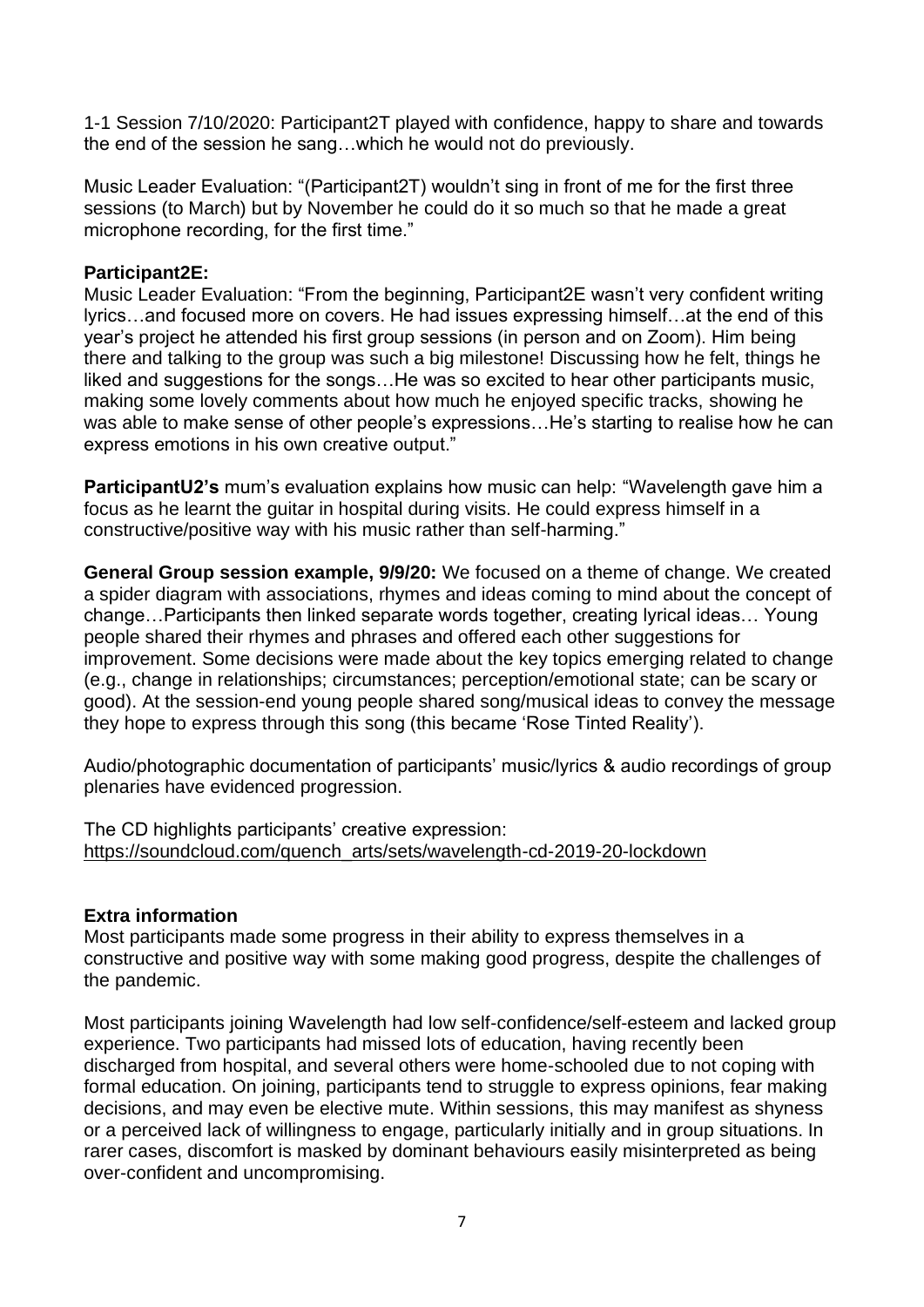To improve participants' ability to express themselves, we build confidence and skills through one-to-one sessions initially, leading to group sessions when ready. Participants steer their sessions in terms of content/style/structure/form and the music/topics of focus, offering their ideas and lyrics and hearing the ideas/opinions of others. In group sessions, they learn to work collaboratively alongside their own devised guidelines, valuing everyone's contribution as part of the ensemble and understanding that different views and opinions are healthy and interesting. They connect with music and discuss different emotions/states it can evoke. We find that lyric-writing is a great way to discuss issues/feelings that they'd otherwise struggle to talk about.

With Covid19 hitting early in the project year, sessions largely moved to online Zoom provision. Initially the change was challenging and required a change of delivery approach, mainly due to latency issues with ensemble work. However, the team adapted well, quickly took on board the new etiquette for online communication and responded well to tasks, recording their ideas, using the interactive chat to write lyrics and structure songs, and developing arranging and production skills with shared screen work. With Zoom, if you share something, everyone is going to hear it and this has been very positive, giving everyone a voice and space to be heard. Wavelength has provided a consistent time and 'safety blanket' for participants to come together to talk about how they feel.

The original music created illustrates participants' expression. There was much discussion about lockdown which led to apocalyptic and dystopian themes (Once Upon; Trapped in My Memory). Several tracks reflect how the project has needed to work through sampling and production (Time Capsule, Are We? IDK), some are about mental health and/or how music can help (Music Is..,Whisper in the Wind), some are about change and relationships (Rose Tinted Reality, Lonely, Avocado Toast).

Some participants didn't progress as much as others, largely due to restrictions in accessing face-to-face group activity. Where Zoom provision wasn't possible due to the participant's mental health condition or the home support available, phone calls, bespoke videos and worksheets were provided. However, for participants not able/willing to access Zoom, this naturally limited opportunities for communication and progression, which is why not all participants developed to the same level. These participants were moved to face-toface provision when possible.

#### **It's All About You Section:**

This section of the baseline related to BBC Children In Need Difference 2.

- **Outcome:** Project participants show an increased sense of self-esteem.
- **Indicators:** Participants' self-assessed level of self-esteem.

Whether or not participants share their musical outcomes with others. **Evidence:** Participant revisited baseline questionnaires.

Music leader sessional reports and case studies on each participant.

Participants were shown a picture of a star and asked to imagine that they were the star. Each point of the star was marked 1 -7. Number 1 (the inside) meant they strongly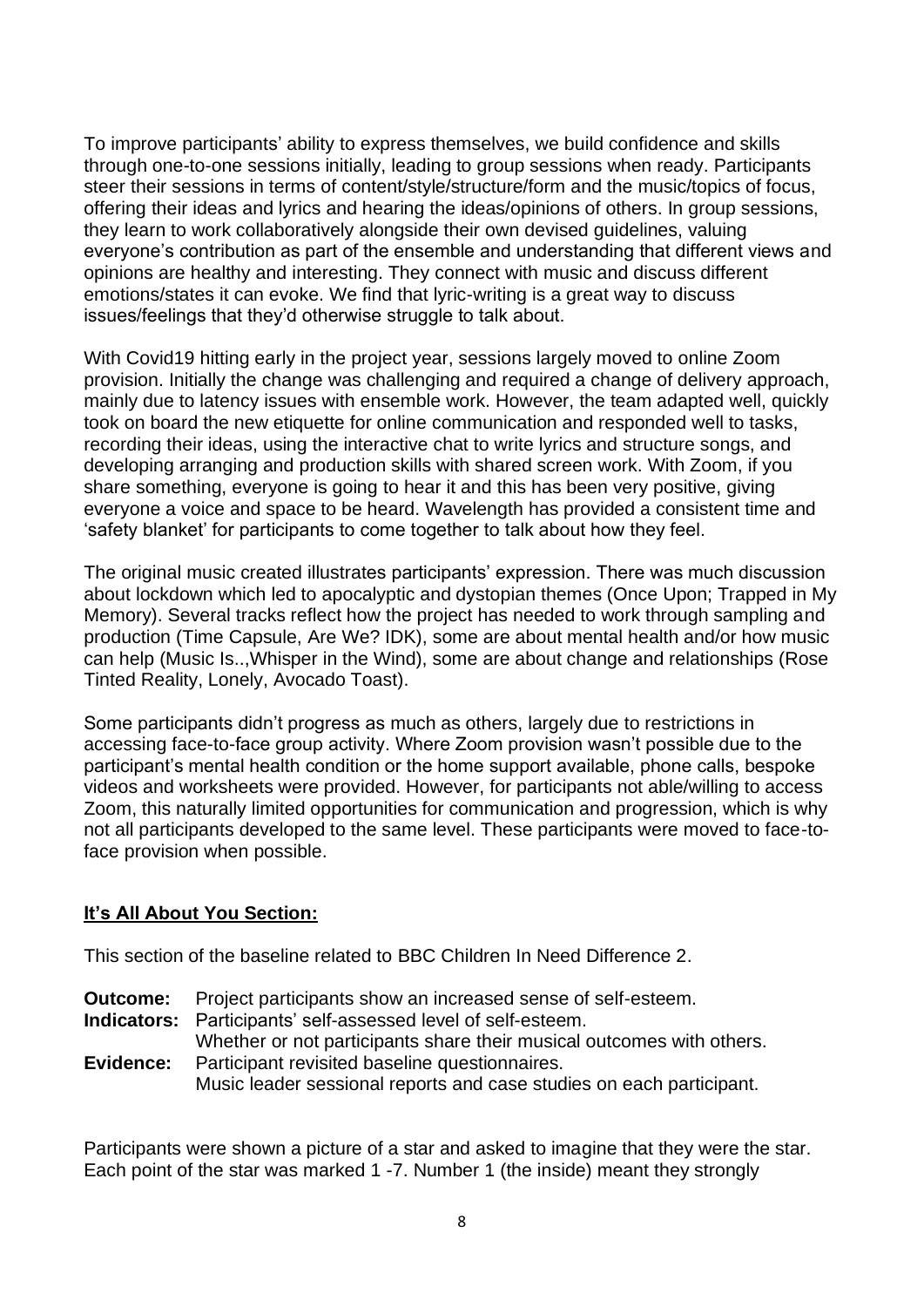*disagreed*, number 7 (the end of each point) means they strongly *agreed*. Participants were asked to colour in each point of the star to show how strongly they agreed with each question. This activity was done at the beginning and end of the project year, to measure distance travelled.



Participant self-assessed baselines taken with core participants at the beginning/end of the project year show individual and cohort self-esteem improvements against set statements. Our participants have been significantly affected by the pandemic which is reflected through this baseline data with less progress than previous years, though other evidence highlights some progress made. All participant feedback, when noting declines against baseline statements, referred to the challenges of Covid19 and finding the lack of control over the situation and their lives difficult.

25% showed improvement in, 'I've been feeling relaxed'. 38% stayed as they were at the beginning of the year. The most progression was 3 points, on a scale of 1-7.

38% showed improvement in, 'I've been feeling confident'. 63% stayed the same. The most progression was 3 points, on a scale of 1-7.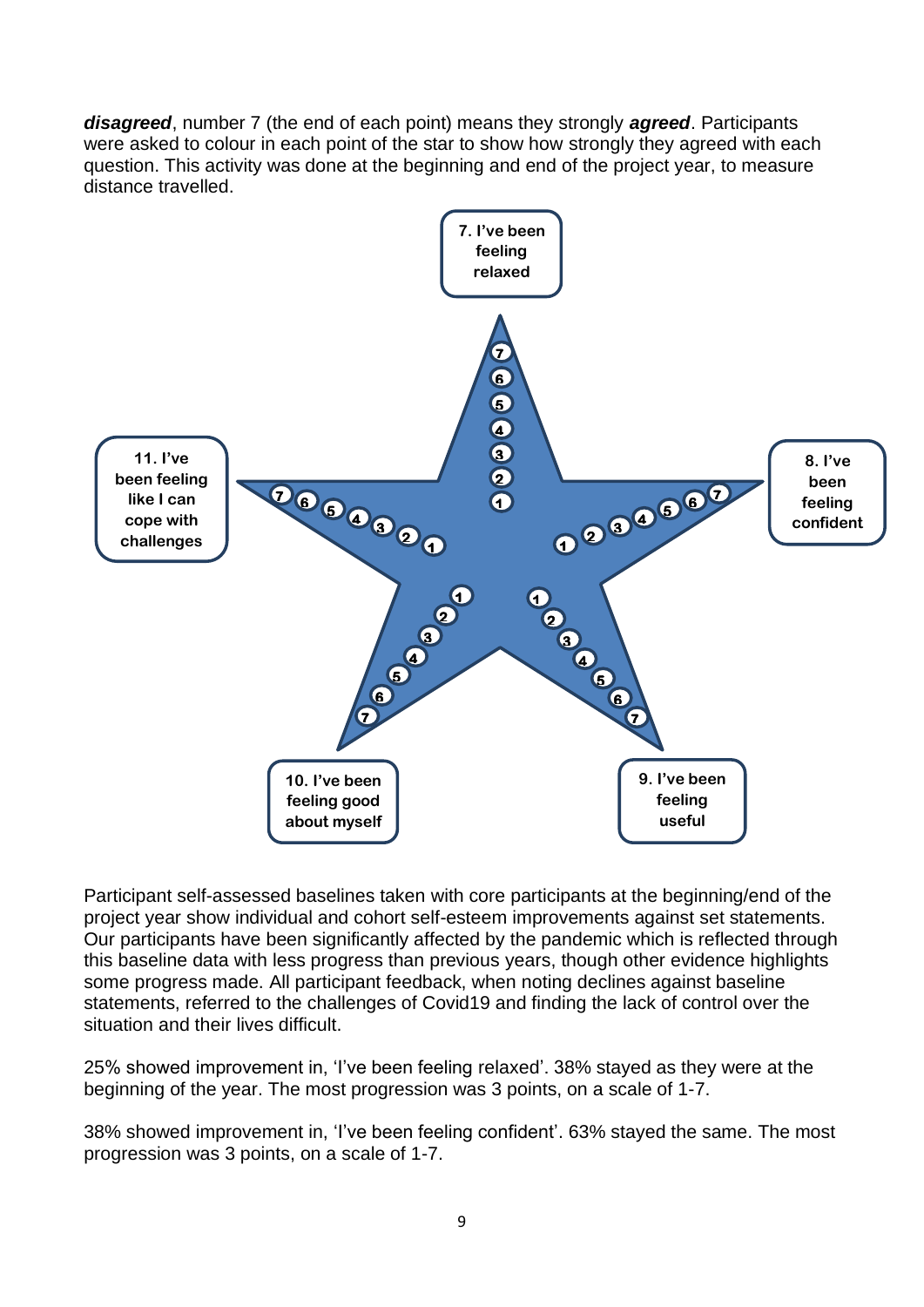50% showed improvement in, 'I've been feeling useful'. 25% stayed the same. The most progression was 3 points, on a scale of 1-7.

25% showed improvement in, 'I've been feeling good about myself'. 38% stayed the same. The most progression was 4 points, on a scale of 1-7.

13% showed improvement in, 'I've been feeling like I can cope with challenges'. 17% stayed as they were at the beginning of the year. The most progression 2 points, on a scale of 1-7. Most participants felt that they had declined in this area, due to the pandemic.

Despite the baseline feedback above, of participant year-end evaluations submitted, 100% thought the project had improved their self-esteem . Quotes included:

*"It taught me to be more comfortable with singing. But I want to be even better." "Wavelength has assured me that I am heard in a group of people." "Coming to the sessions and speaking to people has made me feel more confident"*

#### **Five Ways to Wellbeing Section**

This section was added in order to help participants set their own personal goals for taking part in the project, related to the New Economics Foundation, 'Five Ways to Wellbeing' [\(http://www.neweconomics.org/projects/entry/five-ways-to-well-being\)](http://www.neweconomics.org/projects/entry/five-ways-to-well-being)



On joining Wavelength, core participants set personal aims related to the 'Five Ways to Wellbeing' to work on throughout the year and review, building pride and self-belief (detailed in Five Ways to Learning Section). Of 25 goals set, 21 were achieved, 2 exceeded and 2 are still in progress. An example:

#### Participant2T's goal review for 'Keep Learning':

Goal: to guitar playing as well as social skills and self-confidence; looking for help with writing lyrics and recording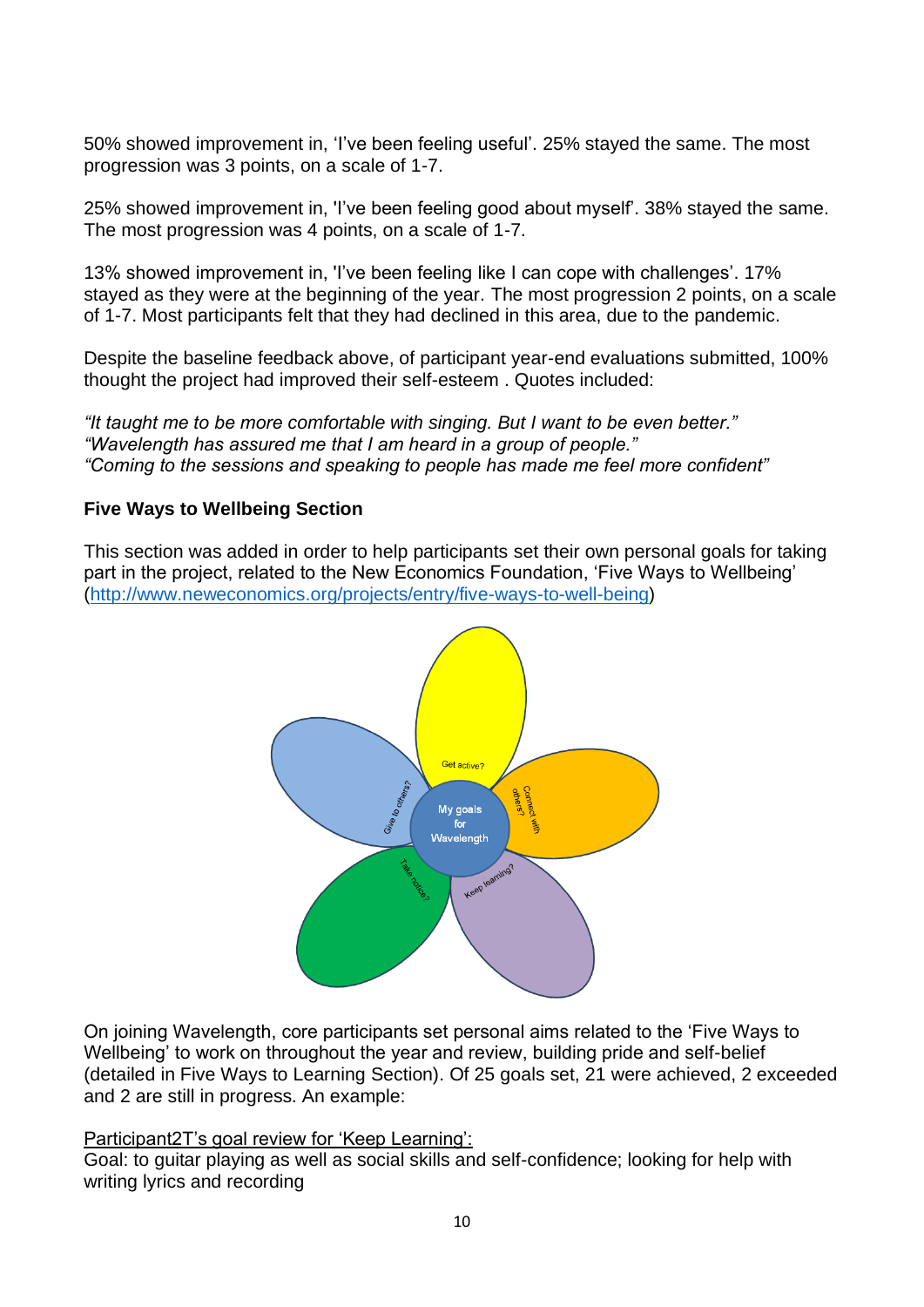Review: "I finished a song and got it recorded. I had to find confidence in myself to sing and (explain) …what I wanted the song to sound like. It went perfectly to plan in my opinion. The whole process...was even better than I expected."

Assessment: Exceeded

Participant2T's baseline scores improved by 3 points (on a scale of 1-7) for feeling useful and confident and by 4 points for feeling good about himself, even before the sharing and feedback from family/friends.

Evidence of young people's increased self-esteem and sense of pride has been measured by numbers of participants:

A) Giving permission to publicly share/recognise:

-Their original tracks (16 participants contributed and agreed to share this online, 13 had recordings on the CD and to date there has been 812 listens on Soundcloud). -Arts Award accreditations/certificates (no participants completed an Awards Award due to Covid19. 16 participants accepted a certificate of achievement).

B) Involved in:

-sharing their musical work created at the year-end listening party (13 participants). -9 participants invited guests.

Other evidence includes parent/carer evaluation quotes:

Participant2S's mum: *"(Her) self-esteem is improving slowly but surely and this is helped by the praise she receives for her music. Music gives them something they can immerse themselves into and a distraction from any other issues. It also is a great leveller that gives the ability to achieve…"*

Participant2I's mum: *"(Her) self-esteem is fragile and was hugely increased as she took on the peer mentor role…She is adapting to allow knocks in self-esteem to not cause a knockon effect in her overall confidence. She also feels immense pride in seeing the other participants develop and grow in confidence too and that adds to her own self-esteem."*

#### **Extra Information**

Most participants joining Wavelength face low self-esteem and low confidence. They're often coming to terms with a diagnosis, potential associated stigma and the impact that such a label might have on their self-identity/future. In sessions, low confidence inhibits their willingness to give things a go in fear of failure, though they've made the first step of joining Wavelength.

Our Wavelength team are trained Mental Health First Aiders, experienced in supporting progression. We work on low self-esteem initially with 'quick win' activities where the participant gains immediate success. Participants set targets (related to the Five Ways to Wellbeing), building motivation through regular reviews and valid praise. This helps build trust and rapport with their one-to-one music leader. Participants work towards creating an original track for the CD, building their self-identity by establishing their musical style, influences, likes and dislikes. Within group sessions, participants build confidence through ice-breakers and teamwork, with plenary reflections highlighting their contributions. The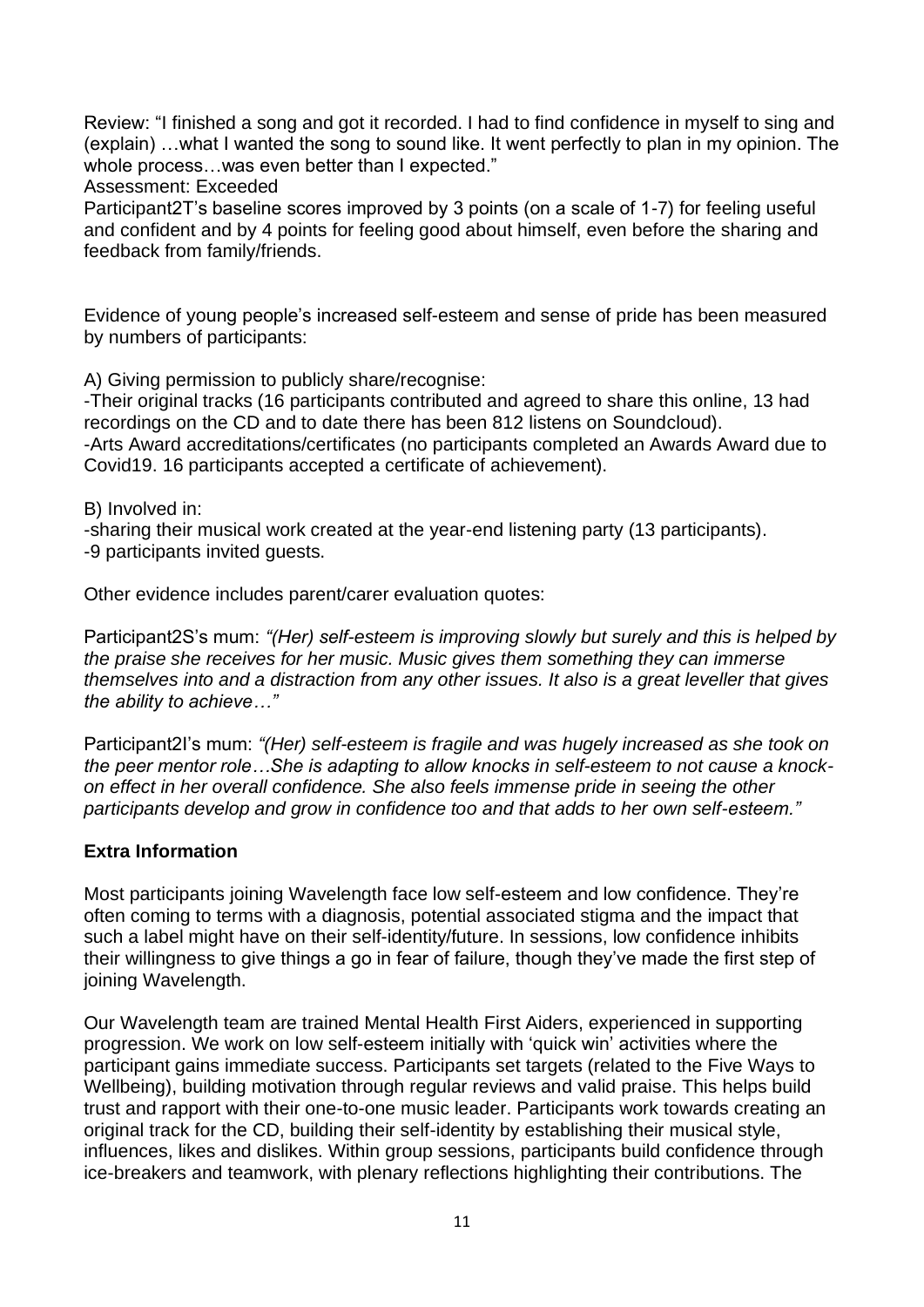CD/music video showcase participants' achievements, providing something positive from a challenging period & something tangible to share. Although the pandemic meant that a gig couldn't take place, the online listening event was incredibly successful and less pressurised for participants. All participants were able to invite friends, family and keyworkers and live audience feedback gave instant recognition and praise.

Our peer mentors have been fantastic at motivating and inspiring younger participants as role models, showing the progression possible. Peers give extra support, settling new participants into sessions, helping with technology or specific instrumental skills and offering encouragement/ideas to keep sessions moving.

Most participants have shown some progress in this project difference but the distance travelled has been significantly less than previous years and hasn't been linear. Progress hasn't always been reflected in individual self-assessed baseline data but seen through other evidence/feedback. Covid19 has hugely affected our participants, exacerbating the anxiety many face anyway. Participants have found the changes and lack of control over their lives and interactions difficult. All young people have had less opportunity to mix with others, build skills and gain success, with exams/other benchmarks cancelled. Wavelength has provided consistency, giving participants roles/tasks/responsibilities, something to commit to and achieve. It has been much appreciated; most parent/carer feedback stated that, without Wavelength, their child wouldn't have coped nearly as well.

Participant2E, shows clear progress*: "Initially he had incredibly low self-esteem. Little milestones of him being proud of his keyboard playing…creating his own piece of music on GarageBand that he was happy to share and then ultimately coming into group sessions and sharing these skills with others-all of these things have been a great journey. He ended up having a song featured on the CD …and the fact that…he was happy to put that forward, attend an evening where he knew it would be played in front of other people and speak up to accept some of the praise he was receiving was real proof of his increased self-esteem."* Music Leader evaluation.

Participant2U:"*It's helped me be more confident with music…it's helped me be more confident generally.*"

## **'How You Doin'?' Section**

This section of the baseline related to BBC Children In Need Difference 3.

- **Outcome:** Project participants show improved relationships with peers.
- **Indicators:** What participants say about their relationships with peers. Number of musical collaborations between peers.
- **Evidence:** Participant revisited baseline questionnaires. Music leader sessional reports and case studies on each participant. Number of collaborations between participants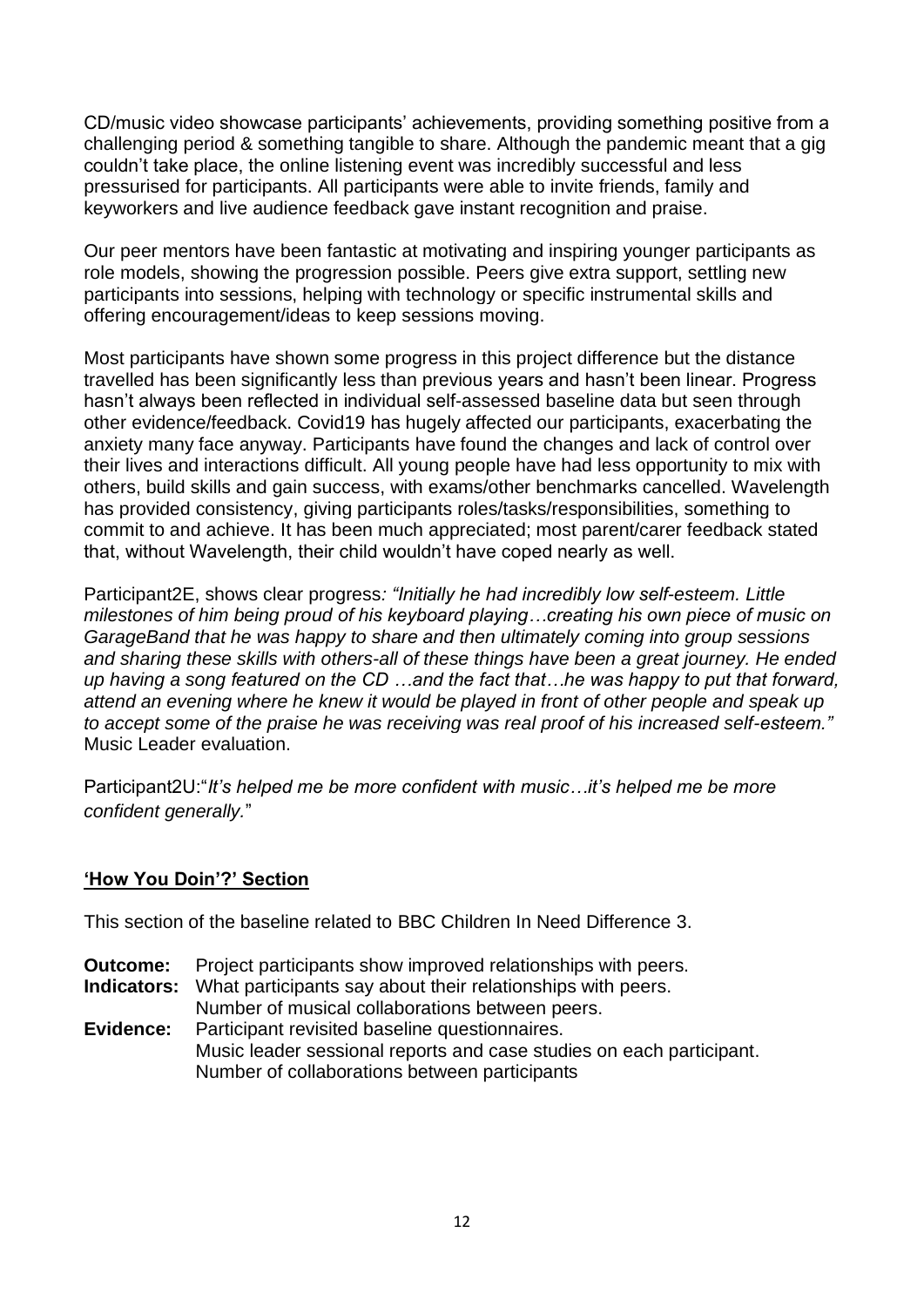| 2<br>э<br>9<br>I mostly disagree<br>I disagree a bit<br>I'm not sure | I totally disagree |
|----------------------------------------------------------------------|--------------------|
|                                                                      |                    |
|                                                                      |                    |
|                                                                      |                    |
|                                                                      |                    |
|                                                                      |                    |
|                                                                      |                    |
| 5<br>l agree a bit                                                   |                    |
|                                                                      |                    |
| 6<br>I mostly agree                                                  |                    |
|                                                                      |                    |
| I totally agree                                                      |                    |

In this section the music leader showed their participant a scale of 7 notes from low to high. Participants were asked to play a *low* sound on the keyboard in front of them if you *disagreed*, raising up to a *high* sound on the keyboard if they totally *agreed*, with all the notes in between if they thought they didn't quite agree or didn't quite disagree. If were totally unsure, they could press note 4.

Core participant self-assessed baselines, taken at the beginning and end of year have measured progress in social connections/engagement against set statements. Progress has been limited by Covid19 hitting after initial baselines.

50% showed improvement for, 'I have good social skills'. 25% showed improvement for, 'I'm good at working in a team'. (For both, 38% remained the same)

29% showed improvement for, 'I'm able to connect with other people on the project'. 57% stayed the same.

57% showed improvement in, 'I find it easy to sing/play in front of others'. 43% stayed the same.

The above baseline feedback is disappointing, but it is not entirely unexpected given the situation with the pandemic and the nature of our participant's needs and challenges. A significant number of participants involved this year did not feel comfortable accessing online group provision and thus did not have the same opportunities to interact or develop their social skills as in previous years. Where possible, young people unable to access online sessions were prioritised for face-to-face sessions, but not all those offered this were able to attend in person, due to their anxiety or because of living with a parent/sibling clinically vulnerable from Covid19. For those who were able to attend in person sessions, the project has had a huge impact.

Despite the above baseline feedback, in 60% of year-end participant evaluations received participants thought Wavelength had improved their relationships with peers (another 20% 'a little'), evidencing better progress than baseline data.

75% of personal aims related to the 'Five Ways to Wellbeing' for 'Connect with' and 'Give to Others' were met. One example is:

Participant 2U' goal review for 'Connect with Others': Goal: I enjoy writing songs and would like to work with others.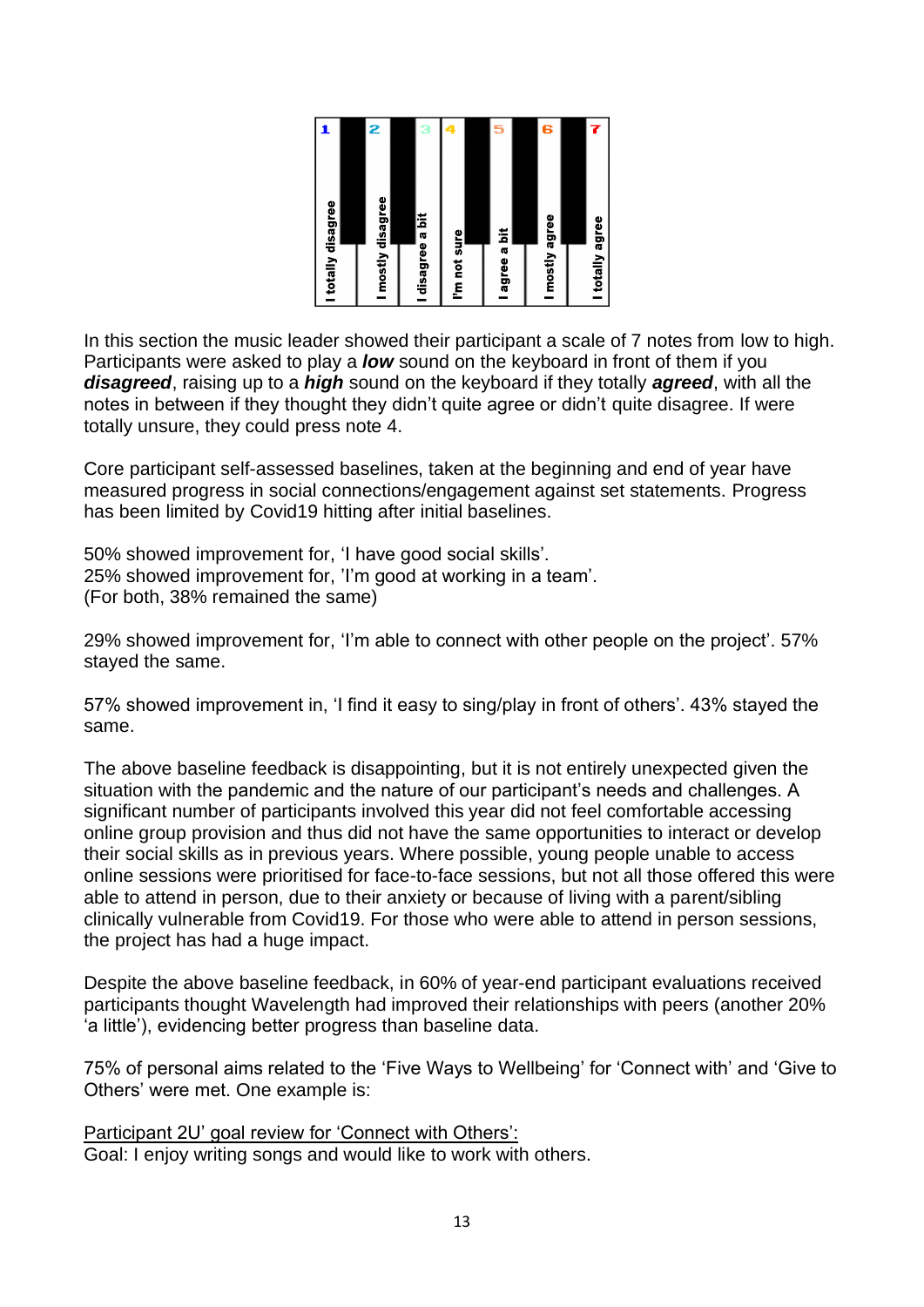Review: I've been coming to group sessions and speaking to people in sessions about music.

Assessment: Met

Participant 2S' goal review for 'Give to Others': Goal: I would love to have a song on the CD (to share) Assessment: Met (had an individual song on the CD and was involved in most of the group tracks).

Year-end evaluations from music leaders/parents/carers/key workers have captured progress. For example:

*"(Participant2I) is developing her social skills as a peer mentor...She is growing in confidence and is in particular learning to read participants and the room…"* Parent feedback

*"He is naturally a sociable child and Wavelength brought this back… It has helped him (now) socialise with his cousins who play guitar and friends from his previous school, who he has rekindled his relationship with having been isolated from them in hospital due to his illness."* Participant 2U's mum

12 core participants attended online group sessions to collaborate. 13 shared their music at the online listening party. 10 attended an in-person group session before Covid19; 3 attended Oct-Dec blended group sessions in-person. 8 others engaged in one inpatient group session. The number of collaborations on the project CD and sharings evidence team-working: 13 participants collaborated on pieces for the CD (12 were on group track recordings).

Music leader session reports have documented observations related to this difference. Examples include:

*"(Participant2X) and (Participant2I) have been collaborating. Although (Participant2X) joined the project slightly later, it was of a high importance to help her feel like a part of the existing team as her struggle with mental health has been fierce over the last year. (Participant2X) recorded vocals for one of the group songs and that allowed her to become more acquainted with the rest of the group…She also attended face to face sessions and became good friends with (Participant2U)."* ML evaluation.

*"The fact that Participant2I encouraged Participant2X to record over the vocals she had previously recorded herself shows she had a real empathy for a new participant and wanted her to feel part not only part of what had previously been created, but also have an opportunity to shine as the lead singer."* Quench Arts Director.

*"(Participant2T) didn't come to any group sessions and on his baseline forms did not rate himself well on social skills, connecting with other people or working in a team. Therefore, it was very impressive that he came along to the online sharing…He made a point of being there for the entire event to hear everyone else's music and comment positively..."* ML evaluation.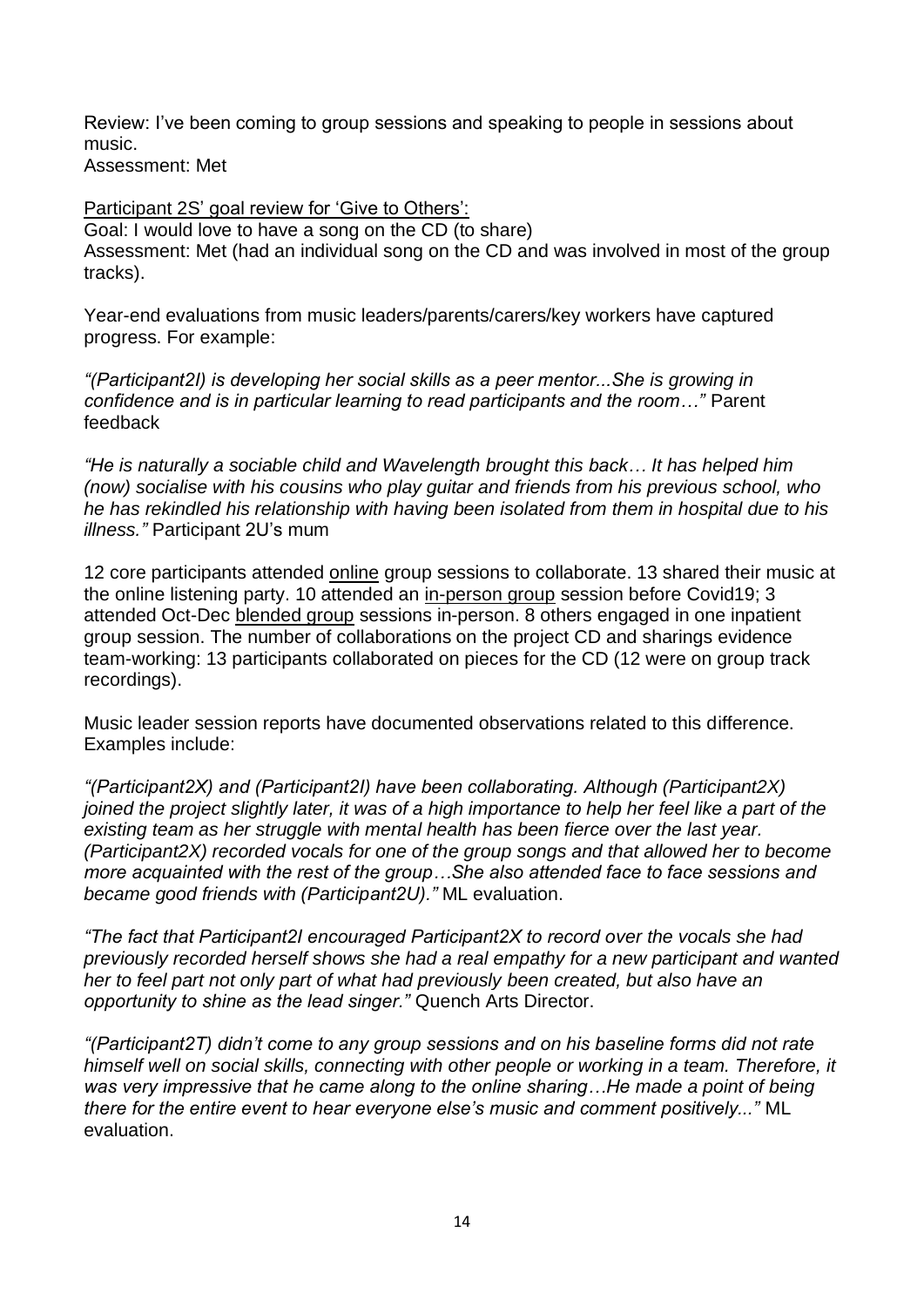*"It's still early days (for Participant2E) and he recognises that. His goal was to engage in the groups with others which he did in the last few sessions of the year…He's seen the benefits of building relationships with peers in just a few sessions though so now he has the motivation."* ML evaluation.

#### **Extra information**

Most young people referred to Wavelength are socially isolated. Due to their mental health impacting on confidence and behaviours, they generally haven't taken opportunities to interact with others. Many have had time off school and therefore haven't been able to build/maintain relationships with peers. Wavelength supports the development of social confidence, encouraging progression from one-to-one to small group work, larger groups and then performance (this year an online 'listening party'). Group sessions start with icebreakers to build confidence, teamwork and communication. Wavelength works at a pace that supports participants' needs whilst gently encouraging progression.

Due to Covid19, overall progression for difference 3 has been significantly lower than previous years, despite some individual successes. It has been harder for everyone to maintain pre-existing relationships, let alone build new ones, and our Wavelength social trips and live concert weren't able to go ahead. When Covid19 hit, our activity moved online and this has really suited some participants. It has helped them get to know each other, with lots of group activity based around conversation. However, some participants only wanted to engage online for individual sessions and for 7 participants, online working hasn't been suitable, either because of a lack of support/supervision/resources at home or because of their specific mental health condition/triggers (e.g., body dysmorphia). For these participants we provided regular bespoke videos/worksheets and when our venue was Covid-secure and government guidance allowed, they were prioritised for in-person activities. Only 4 participants accessed face-to-face provision after the pandemic hit, due to anxieties with the virus and/or having clinically vulnerable people at home–everyone else worked online. However, for these 4 Wavelength made a huge difference.

For those working online, Wavelength has successfully and consistently brought people together, providing a chance for participants to connect, talk, get to know each other and work together on something creative and positive. Zoom etiquette means you can't hide behind others online – if you share something, everyone hears! This has been positive pressure and established trust between participants. They have collaborated remotely and recorded their different parts for 8 group songs, fuelling further teamwork and friendships. From Oct, 'blended' group sessions have run, helping engage those online with those meeting in-person. The online 'listening party' was hugely successful in connecting participants, especially benefiting those who hadn't accessed group sessions.

*"My child had been in hospital for 9 months with anorexia…He was discharged in March because of Covid 19...He became so ill he couldn't talk to people and couldn't even hold his head up. Wavelength brought back his cheeky personality and helped with his interaction with his peers…It has enabled him to work within a team and build skills… a constant connection with the outside world during lockdown. As a single parent, all we saw and spoke to were Wavelength people… It was vital in integrating him back into society with young people he has something in common with, who he fitted in with, supporting his ongoing recovery, with adults who understood his needs…"* Mum of Participant2U.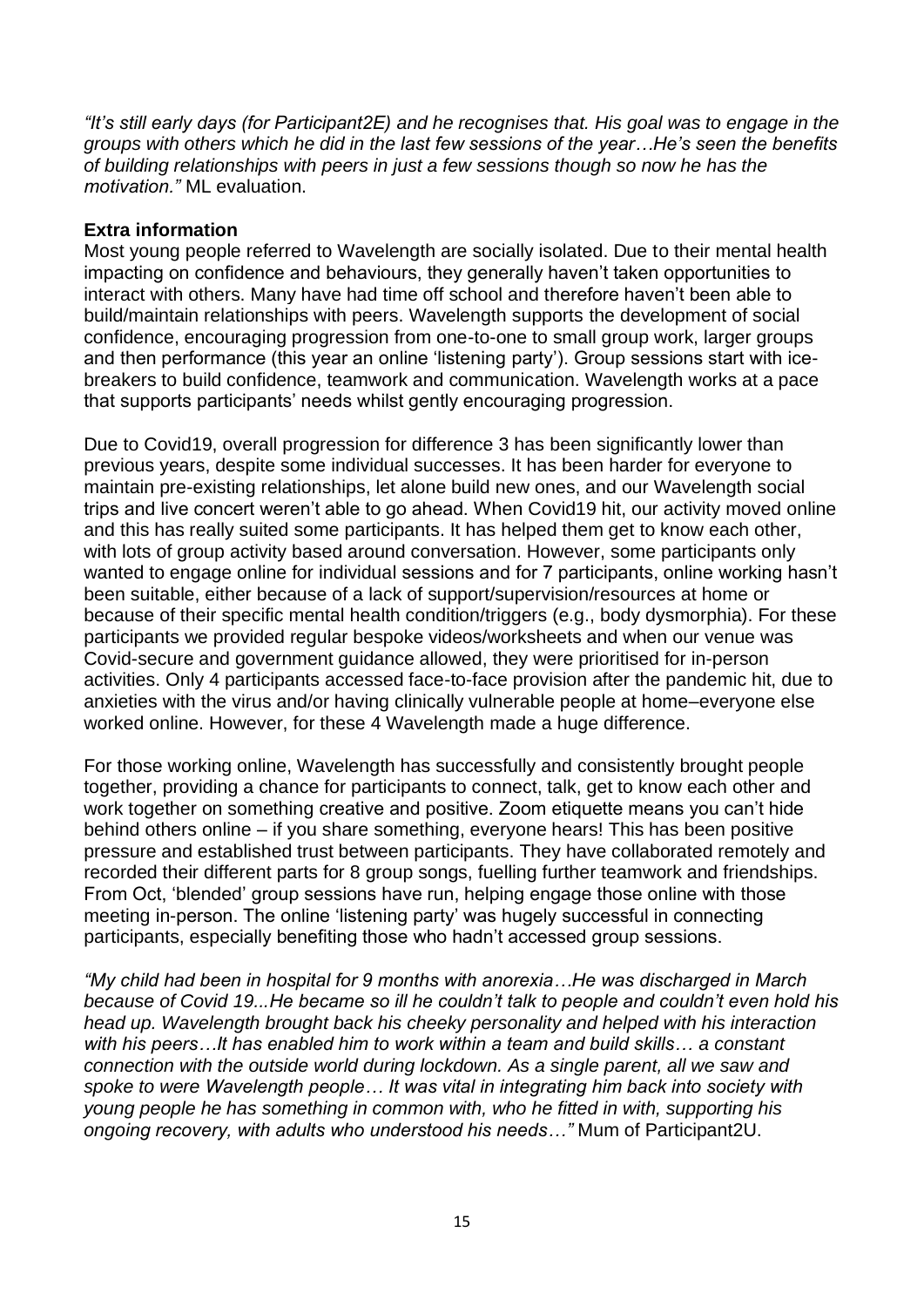#### **Other key outcomes**

#### **Progression to Further Education/Training**

As last year, this remains a positive, unexpected outcome. 5 participants who weren't previously accessing formal education have returned to education (1 doing GCSEs at school, 1 to a special school, 1 to study music at college, 2 other subjects at college, e.g., multimedia). 1 participant has progressed to study maths at university. 1 peer mentor has progressed to study music therapy (masters); our other peer mentor (a long-term participant) is developing as an emerging freelance music leader, gaining a trainee position locally. An older peer mentor from a previous year has joined our adult Musical Connections project and released his 1<sup>st</sup> album (about his mental health journey): [https://soundcloud.com/musicliamfitz/sets.](https://soundcloud.com/musicliamfitz/sets)

#### **More audience reach/engagement:**

The online 'listening party' was a huge success, enabling us to reach a wider audience to celebrate participants' achievements. We had school teachers, keyworkers, family members and friends attend and the format enabled participants to receive immediate praise, impacting their lives beyond the project. The event was less pressure for participants than a live concert and we aim to offer a similar event next year, even if a live gig is possible.

#### **Increased flexibility in delivery model:**

Those engaging in our online activity (young people and staff) have significantly developed their technical skills and confidence, including in music production. The online offer has enabled us to reach some very poorly young people who wouldn't otherwise engage. Our 'blended delivery' approach (some participants online; some face-to-face) will be offered as an option for future engagement.

## **Participant Case Studies**

The following pages are sample case studies detailing the progress of 11 participants involved with the Wavelength project this year. These case studies have been written by the music leader working with each participant in 1-to-1 sessions and refer back to sessional monitoring forms from one-to-one and group sessions (with participant comments), participant feedback (such as graffiti walls and plenary reflection recordings) from group sessions, informal audio recordings of work in progress, participant/trainee evaluation forms for each project element and participant baselines/evaluations as evidence for any observations made. In addition, where possible, contextual information and feedback about the impact of the project for each participant has been obtained from health professionals/ carers/ family with permission, in order to gain a wider context. Some of these sample case studies are stronger than others in regards to evidencing project impact but they have all been included here for project learning. Participant names have been coded to maintain anonymity.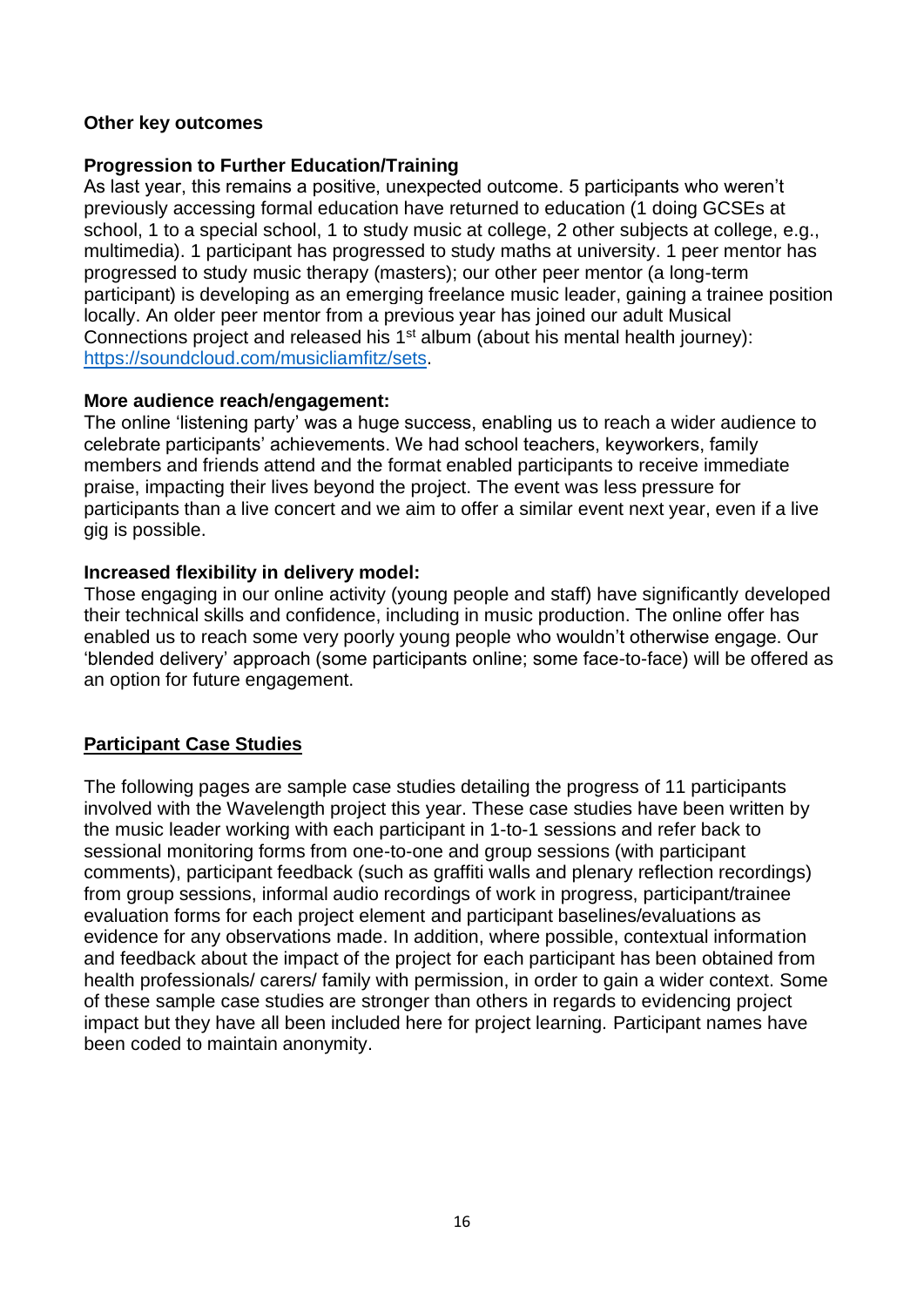# **Example Case Studies From Sample Group Of Participants**

# **Participant 2T Case Study Written by Paul Carroll, Music Leader with additional input from Quench Arts.**

Referral Context: depression; anxiety; undergoing a diagnosis of ASD; not in education; mum is a carer; unlikely to access group provision.

Participant 2T joined the Wavelength project as he was struggling with his mental health. He was not in school as he didn't cope well with the structure of formal education and this, with his poor mental health, had caused behavioural issues. Participant 2T's family are very supportive but his mum is a carer for family members (as well as working), so was very stretched in regards to time. They were keen for Participant 2T to get involved in the project so that he had time to focus on himself and a space where he didn't have to worry about others. His only interests were music and football. Participant 2T was nervous about taking part in any group activity because of his experience of school and not fitting in. His support worker said that he occasionally became very overwhelmed in group situations, so it was very much a longer term aim to gain the confidence to access any group provision and it was felt that he needed one-to-one support to build up these skills. Participant 2T himself stated that he was keen to develop his guitar playing as well as his social skills and selfconfidence and was looking for help with writing lyrics and recording. Participant 2T preferred to have a parent in the session with him, which was always his Dad.

In the first session Participant 2T's Dad said that he was just really pleased that Participant 2T had attended at all. He said that it was a huge achievement because Participant 2T didn't usually leave the house and sometimes didn't even come down from his bedroom.

Participant 2T and I managed to have two sessions in February and March before switching to online project delivery due to the Covid19 global pandemic. In these initial face-to-face sessions, it emerged that Participant 2T was a very enthusiastic beginner on guitar and he had some songs that he had written already. He seemed wary to start off with but, although he wouldn't sing, he was happy to play a recording of himself singing. He was very driven to succeed at making music, showing how music can be a great motivator for people to step outside of their comfort zone whilst at other times they can be very isolated due to mental illness. Participant 2T saw his bravery then paying off as he used his time with me to develop one of his partial songs, adding simple guitar chords and a second verse. This then inspired him to consider attending a group session with other young people. However, faceto-face sessions temporarily halted after that and Participant 2T wasn't interested in attending online sessions. It was great to hear that he would consider coming to group sessions in future though, despite his difficulty with social situations.

In his second session, Participant 2T's sister came along (for childcare reasons) and both her and their Dad got involved in writing lyrics. Participant 2T gave his sister advice and encouragement about writing her own songs.

During the national lockdown I created some video tutorials for Participant 2 instead of having sessions online with him. We at Quench Arts could see that the videos had been viewed a number of times and had positive feedback from his Dad about the content. One video reminded Participant 2T how to play the chords for his song. There were also some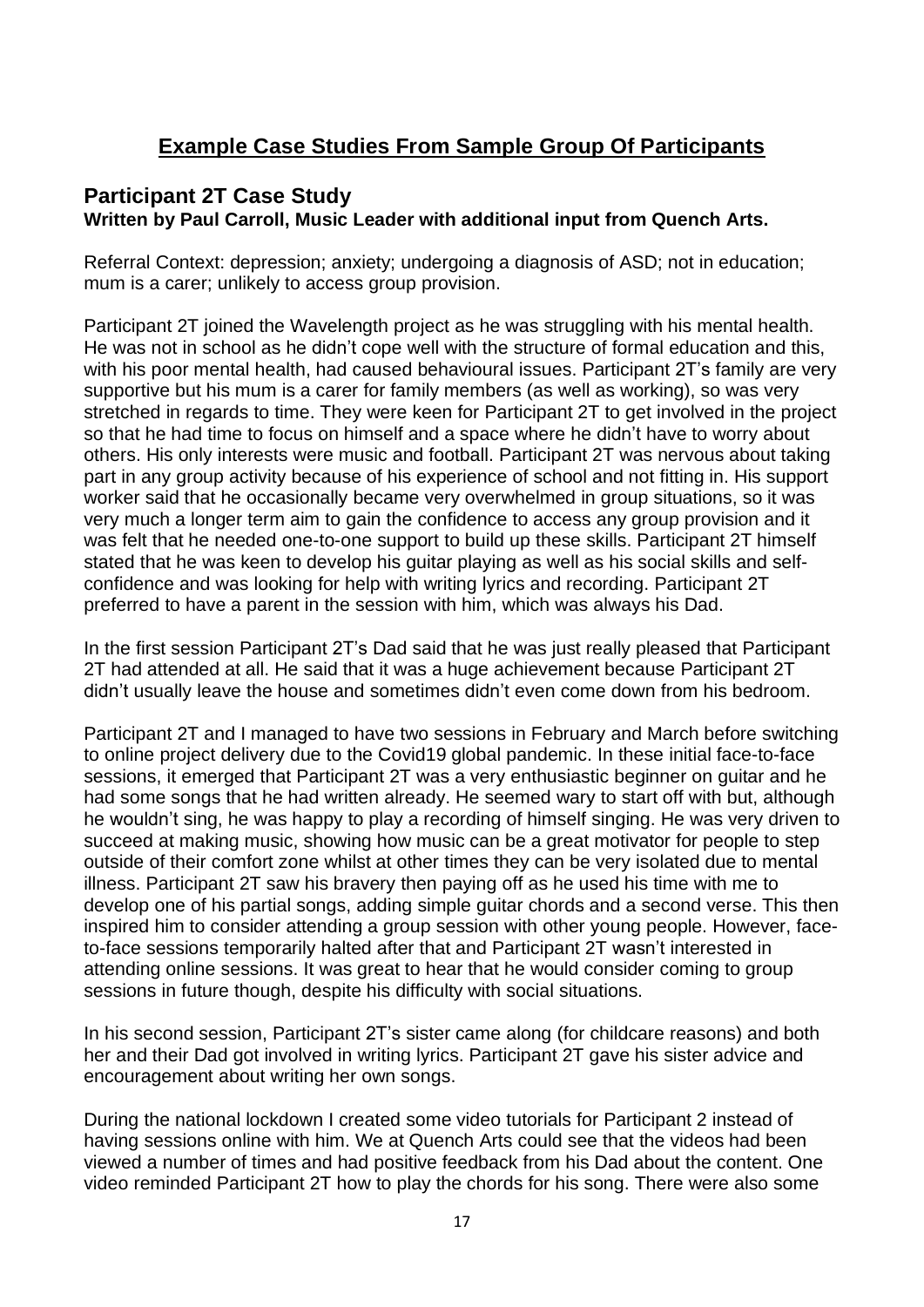videos about how to play selected songs by one his favourite commercial artists, Gerry Cinnamon.

Six months later, once the Quench Arts venue was Covid19 secure and government guidance allowed face-to-face provision (even through lockdown 2), we met up again for an actual session. Participant 2T said that he was really pleased that face-to-face sessions were back on and that "due to lockdown I've lost football so it's good that I have Wavelength to go out of the house for." At the end of the first session back his Dad said he could tell Participant 2T was really happy. Participant 2T played some guitar and showed me some more songs he'd written at home. I was very impressed with how much his guitar playing had improved and really pleased that he was now confident enough to sing with me. After the session, Quench Arts received a very encouraging message from Participant 2T's mum, saying, "I haven't seen Participant 2T smile for months. I could of cried last night he was so happy and said he hasn't felt so good in ages."

With his new-found inspiration, Participant 2T was able to push the quality of the song we'd worked on back in March, using me as a guitar player and music software to add drums and bass guitar. We spent two sessions playing together and recording. Participant 2T made decisions about how he would like the song to sound in different parts. Whereas before we had to kept two chords for Participant 2T's song so that it was within his guitar playing ability, now I was happy to add in some extra chords, confident that he would be able to play them himself eventually. In one session Participant 2T recorded a practise version of his singing and the next session he achieved an improved version in time for the end of project sharing. We had to work quickly but Participant 2T performed very well under a pressured studio environment, asserting creative decisions.

In his final evaluation of Wavelength, Participant 2T maintained that he was an individual who didn't work well in a team. He didn't make it to a group session but I reminded him that if he didn't have any team-working skills, he wouldn't have been able to collaborate with me so successfully, gently directing me how to play the guitar and arrange the structure of his song. It was also apparent that he had some potential of group working when I looked back to Participant 2T's second session, when he allowed space in his for his sister and Dad to get involved in some lyric writing.

At the end of the year, Wavelength held a celebration event (an online listening party, due to the pandemic restrictions) where we shared the songs that had been produced this year and presented the participants' achievements to their friends, family, support workers and teachers. Because Participant 2T hadn't been to any group sessions we gave him the option just to drop in to hear his song. I was really impressed, however, that he was determined to be there for the whole event to support the other young people's music. This, I believe is another good indication of Participant 2T's potential to improve his team working in the future.

The sharing event overall proved to be a great success and Participant 2T was indeed there with his family, commenting positively on everyone else's tracks, both on the event chat board and on Facebook. His song was received very warmly by his young peers, staff and family and friends alike. His Aunt said, "Very proud Auntie. That's absolutely brilliant, Participant 2T. Auntie Jo and Grandad loved it. Very proud of my nephew, he has come on in leaps and bounds." His cousin said, "Massively proud of my cousin, Participant 2T. Need this song on my phone please. So proud I could burst." In return, Participant 2T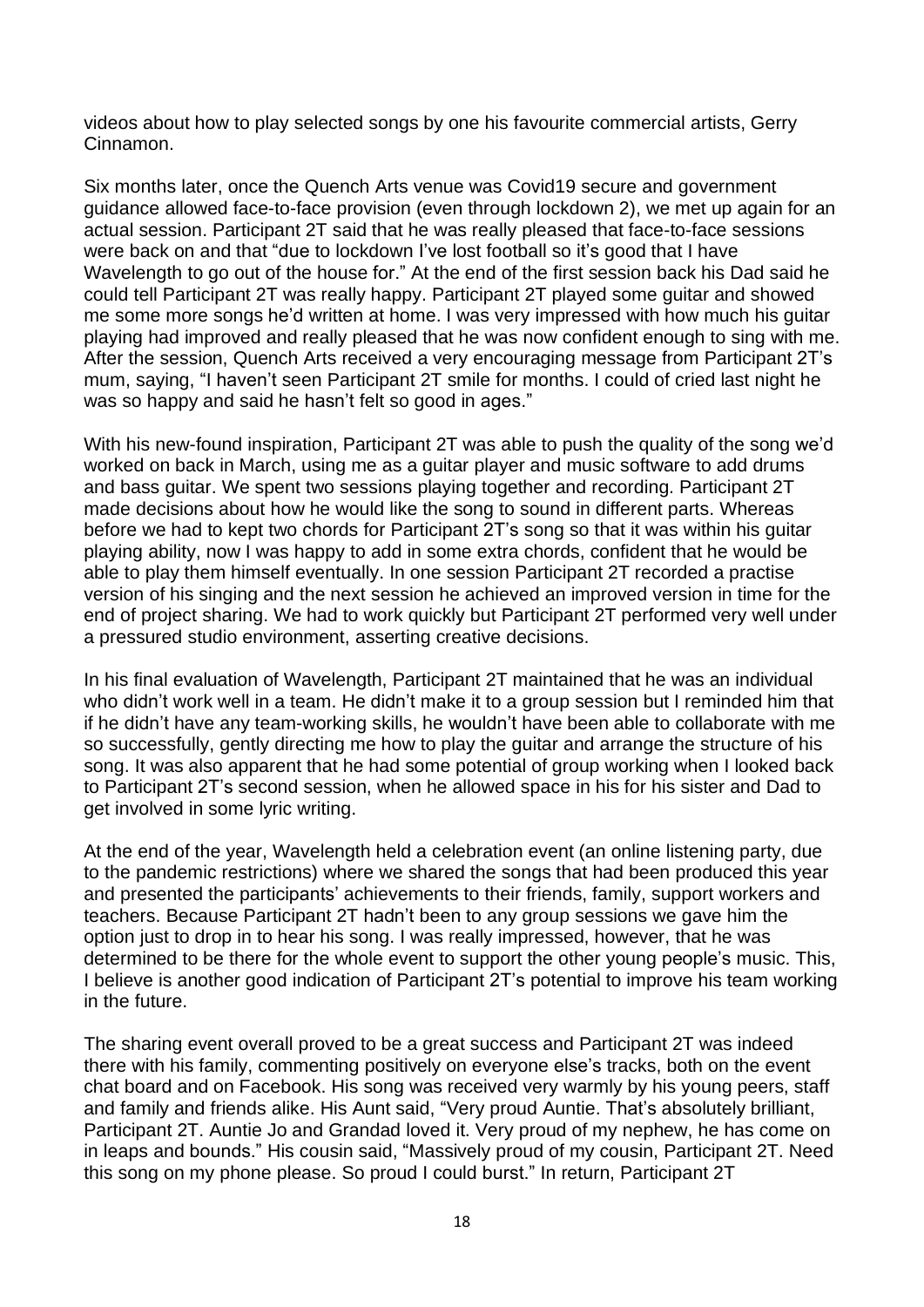acknowledged everyone's comments with a "Thank you" and said "I genuinely could cry. It means everything to me," adding at the end, "I'm so proud to have participated in this and hope I get to do it next year!...I am extremely thankful to Paul, who has helped me so much and is a great mentor and musician."

In his feedback Participant 2T rated everything about Wavelength that he took part in as 'Excellent.' He said he had achieved his goals of getting out of the house and socialising and getting some help with his music. He also said that the project has helped him become more expressive and confident with playing the guitar and singing. He would recommend the project to anyone who is struggling and has an interest in singing and making music.

## **Baseline Evidence**

Participant 2T's baseline data shows that his self-perception of his music making and understanding of musical elements has improved significantly. His self-assessed ratings against the statement, 'I am pleased with my current level of musical ability' changed from a 1 at the beginning of the project to a 5 at the end of the year, based on a scale of 1-7. For the statement, 'I have a good understanding of the different elements of music' his selfassessed ratings changed from a 2 to a 5 on the same scale of 1-7.

For all the statements related to his wellbeing, Participant 2T marked himself at the very bottom of the scale at the start of the year. For the statements 'I've been feeling relaxed', 'I've been feeling confident', 'I've been feeling useful' and 'My health and wellbeing are good' he felt that he'd progressed 3 points by the end of the year, marking himself as a 4 each time (on a scale of 1-7). For the statement, 'I've been feeling good about myself' he progressed from a 1 to a 5 across the year. Despite the pandemic, he felt that he'd also improved his ability to cope with challenges, from 1 to 3 on the baseline scale. This shows positive change in his self-esteem and confidence that was definitely reflected through his increased engagement and demeanour as the year progressed.

Participant 2T acknowledges that his social skills have improved a little (by 1 out of 7) but still doesn't recognise himself as being good in a team. As he wasn't keen to engage in any activity online throughout the year and only attended in-person individual sessions when these were allowed, it is unsurprising that he progressed less in this area. However, it was extremely positive that he chose to attend the online listening party at the end of the project, inviting a large number of his wider family. He interacted with other participants on the chat and commented positively on their music and was happy to appear on screen. This gave him a positive experience with other participants (and online).

Participant 2T has exceeded two of his goals for the project, saying "the whole process from finishing off the lyrics with Paul (Wavelength Music Leader) to constructing the instruments was even better than I expected. I had to find confidence in myself to sing and to help Paul get an understanding of what I wanted the song to sound like." He goes on to say, "I've learnt a lot more than I thought I would about finger positioning for chords, changing from chord to chord, strumming patterns, timing and getting a song right on guitar."

It is clear that Participant 2T has come on from wary to excited and optimistic about collaborating more on Wavelength next year. He has shown he has the skills to negotiate sensitively in a musical situation and I am hopeful he will come to group sessions and begin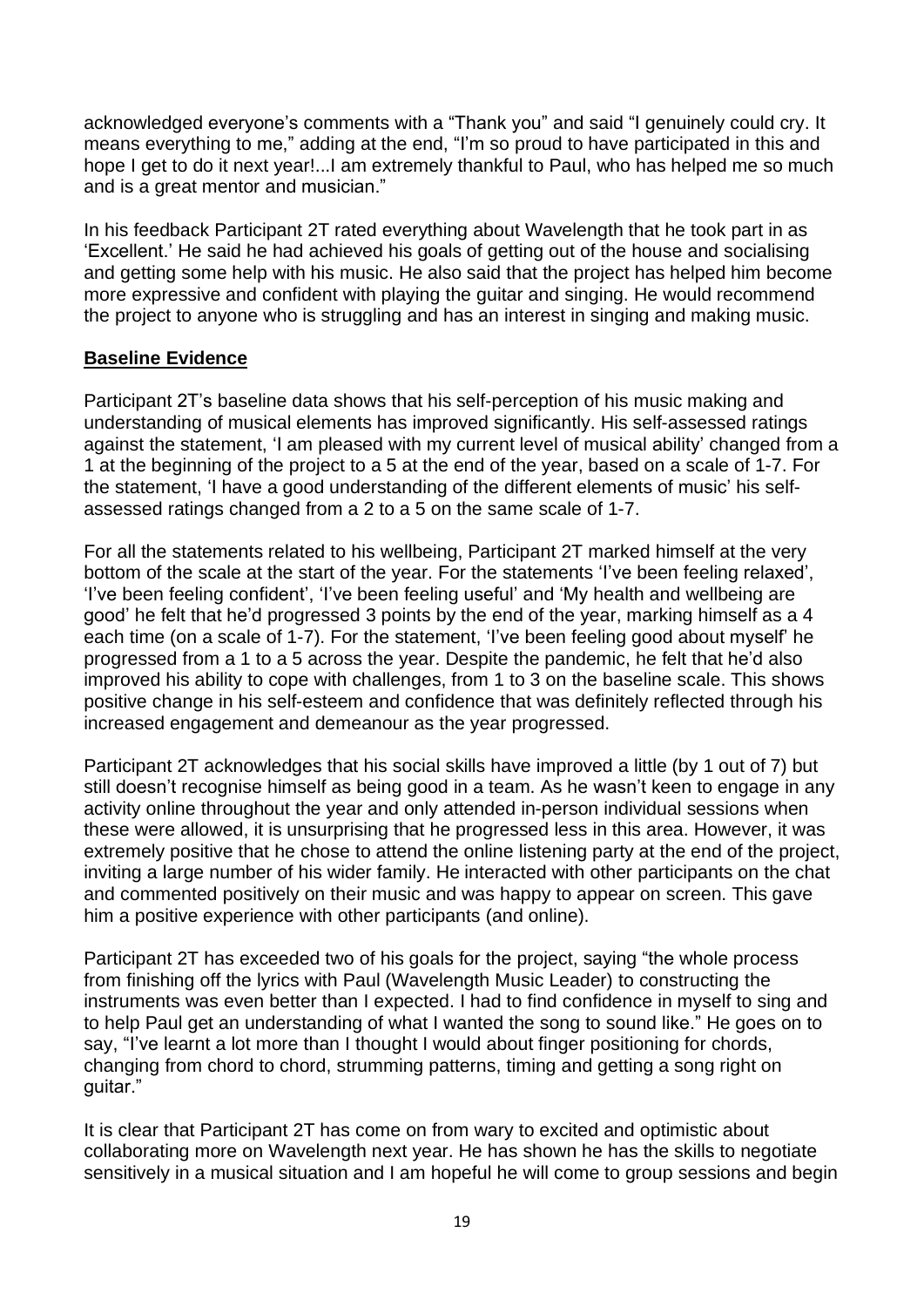to create successfully with more people. He has now enrolled in college and hopefully these two big steps in Participant 2T's life will work nicely together.

# **Participant 2U Case Study Written by Paul Carroll, Music Leader with additional input from Quench Arts.**

Referral Context: Being discharged after a 9 month stay in an acute mental health inpatient unit (admitted for anorexia); Asperger's ASD; dyspraxia.

Participant 2U joined Wavelength after taking part in Quench Arts' Plugin project as an inpatient in psychiatric hospital. He had recently started playing the guitar, which it emerged was his main interest. On his initial baseline form, he marked himself highly for the personal and social statements (7s or 6s on a scale of 1-7), as well as overall satisfaction with his musical ability. He wasn't so sure about the emotionally expressive side of music making though (scoring himself a 5 for being able to express this thoughts, feelings and emotions through his music and a 4 for making sense of what others are expressing through music). He also marked himself very low for understanding the different elements of music such as pitch, timbre and dynamics.

Through his initial one-to-one sessions Participant 2U's musical tastes were established and he created a song structure on the computer consisting of rock riffs on bass and drums. He was not keen on lyric writing or writing songs but felt his music could nevertheless help him express himself. Participant 2U had a very short concentration span but it was clear that he was a huge Nirvana fan and he could play some of the guitar riffs from the band's songs.

After these initial sessions, Wavelength moved to online activity due to the Covid19 global pandemic. With support from his mum, he reliably attended group sessions using Zoom conferencing software. However, they struggled with limited technology and Wi-Fi connection and needed additional support (loan of an iPad was offered). Sometimes Participant 2U left early due to his attention and connection issues but he showed perseverance and kept coming back. Though he only really contributed creatively when asked directly, he did engage in discussions. Part of the group sessions involved recording yourself playing at home using a phone or tablet and then sending the audio in to Quench Arts. Participant 2U and his mum found this difficult but with support he did contribute guitar ideas for 3 of the group songs and then really came into his own once we were able to meet face-to-face again, months later. He had been prioritised for face-to-face sessions because of his needs and fulfilled Quench Arts threshold criteria to continue face-to-face support throughout Lockdown 2.

Though they did find the online sessions challenging, Mum said, "He was discharged (from hospital) in March because of Covid19. It was really hard not to be able to see our family and have their support with a recovering ill child. Wavelength has been brilliant in adapting to Covid and how you have enabled young people to carry on with the project. It has given my child and family a constant connection with the outside world during lockdown where, as a single parent; all we saw and spoke to were Wavelength people and he saw his (project) friends regularly through Zoom. It was vital in integrating him back into normal society with young people he has something in common with, who he fitted in with, supporting his ongoing recovery, with adults who understood his needs at Wavelength."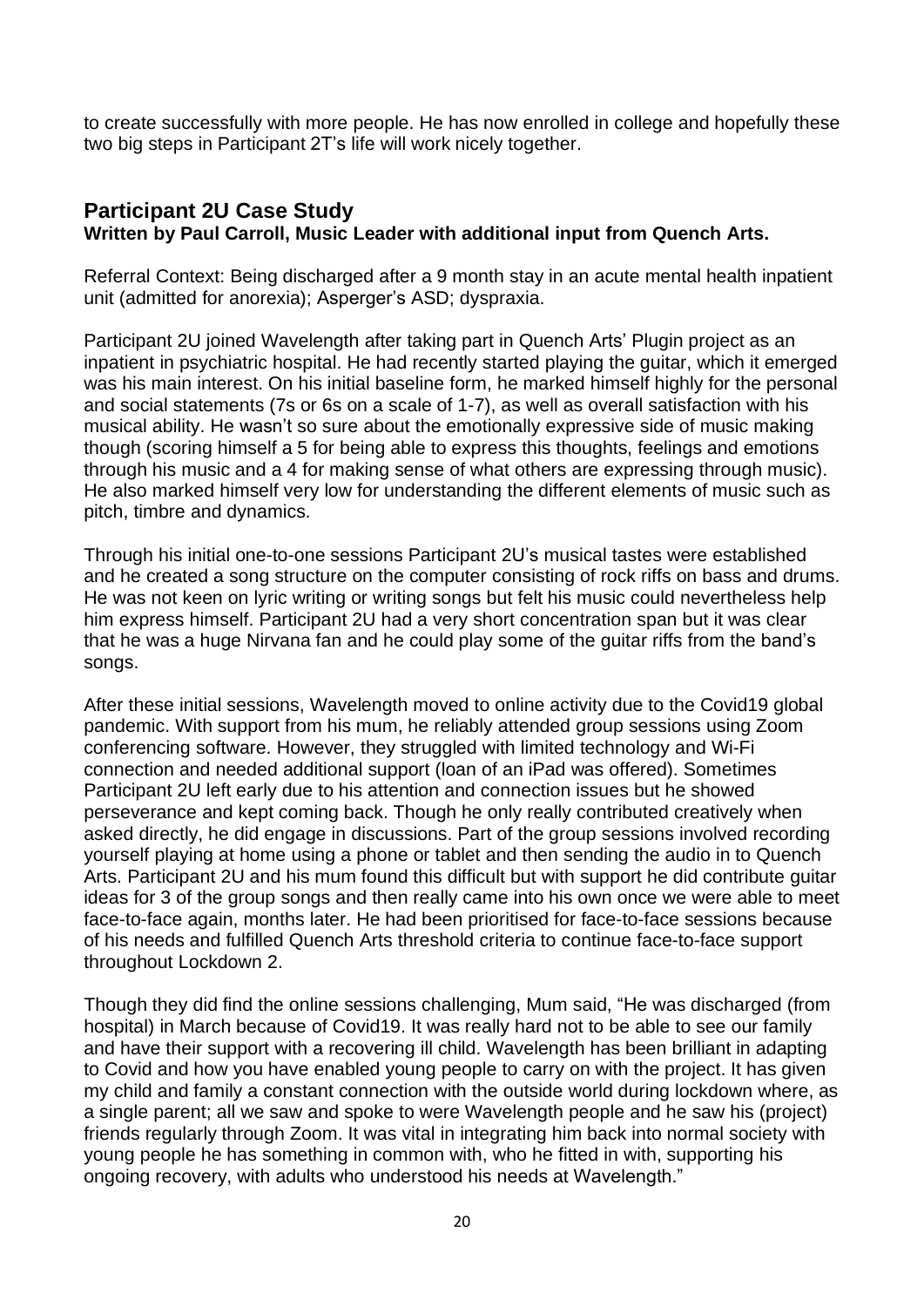In the face-to-face sessions, Participant 2U enjoyed playing with other people in the same room and was able to communicate more effectively with the staff and participants there. In group sessions he re-recorded his guitar parts and in one-to-one sessions he added live guitars to his track. In person, Participant 2U was able to come up with so many more great ideas. He worked well with another participant while they were creating two layered guitar parts. It also turned out that he played the drums so we recorded some drums to go with one of the group songs. Being a beginner on guitar and drums, the timing of his playing often needed correcting on computer. However, he has shown improvement in this area across the year.

In his final one-to-one session, we finished Participant 2U's first track (called 'Don't See, Don't Know') with time to spare, so began to play together for fun. We added some drums using the computer and, inspired, Participant 2U asked if we could record his ideas. This time, he showed an improved ability to play in time and he also added a second layer of guitars. It surprised me when he asked if this track could also be completed for this year's Wavelength CD. Participant 2U made the creative decisions to arrange his guitar parts into a great instrumental. He was clearly really pleased with what he had achieved and showed some really good guitar playing. He called the track 'Lightspeed'.

At the end of the year, Wavelength held a celebration event where we shared the songs that had been produced this year and presented the participants' achievements to their friends, family, support workers and teachers. Participant 2U had a good amount of support from all these parts of his life and received some great feedback when we played his two songs. One of his peers said, "Your guitar playing is so clean and on point" and another could hear that it was "Groovy and Nirvana like." Katie, the Quench Arts Music Leader that he had worked with in hospital said, "Loved that - so good to hear what you've been writing! You write very cool riffs." And a teacher said, "please bring your guitar in again and play this in school one day." Participant 2U saw these comments and responded with a "Thank you." He also supported his fellow participants with positive comments on their music.

Participant 2U's final self-assessed baseline scores showed an increase in how he felt he could express his thoughts, feelings and emotions through making his own music, progressing from a 5 to the top score of 7 (on a scale of 1-7). All of his other self-assessed baseline scores stayed similar to where he felt he was at the beginning of the year. There was a drop of 2 points on the scale related to the statements 'I've been feeling relaxed' and 'I've been feeling like I can cope with challenges') and a drop of 1 point for 'I've been feeling good about myself'. When asked why he put this down to the general mood of the pandemic currently and it is worth noting that this feedback was collected in the session before the online listening party, so he may have reflected slightly differently having had that experience beforehand. I also feel like perhaps Participant 2U scored himself so highly at the beginning of the project due to an initial guardedness so these scores were always going to be hard to maintain.

Though his baseline scores don't necessarily reflect his progress, his mum stated, "Wavelength gave him a focus as he learnt the guitar. Having Wavelength each week at a set time, he knew it was coming and made him concentrate on his music. It has helped with his ASD and through structure in his life. He turns to his guitar when he has anxiety now rather than self-harming. It has enabled him to work within a team and build skills by making and contributing to the CD album, even through Zoom and working remotely. His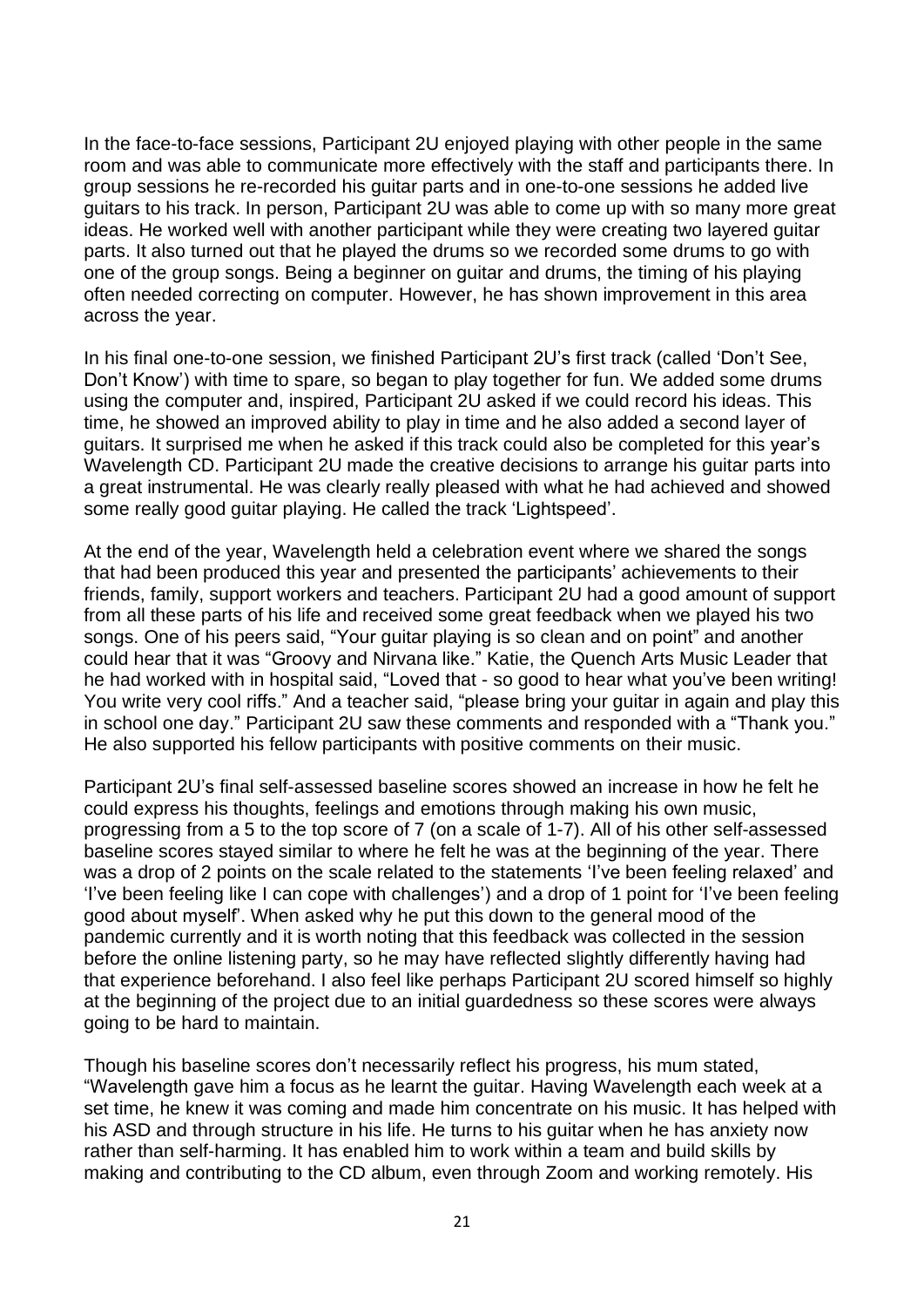self-esteem was zero and Wavelength made him feel he had self-worth and was able to achieve, especially when people enjoyed his guitar/ drums."

When talking about Participant 2U's wellbeing and what he felt he had achieved in coming to the project he said the project had helped him get out to do music (Getting Active) and he could speak to people in sessions about music (Connecting With Others). He said he had learnt how to put a song together and how to speak to people about songs (Learning). adding, "It helps you focus on one thing for a while - music - and put your mind to something useful" (Taking Notice).

Although not reflected in his final baseline scores, Participant 2U did have a lot to say about his confidence when he completed his evaluation form, saying that Wavelength "has helped me be more confident with music and I'd say it's helped me be more confident generally. Coming to the sessions and speaking to people has made me feel more confident." Socially, he said, "I have made friends on the project and spoken to them and listened to their ideas."

His mum stated, "He became so ill he couldn't talk to people and couldn't even hold his head up. Wavelength brought back his cheeky personality and helped with his interaction with his peers. He even introduced his good friend from hospital to Wavelength in the community. He is naturally a sociable child and Wavelength brought this back. It has helped him (now) socialise with his cousins who play guitar and friends from his previous school, who he has rekindled his relationship with having been isolated from them in hospital due to his illness."

In his feedback Participant 2U rated all the sessions that he took part in as 'Excellent' or 'Good', with a preference for the individual sessions being face-to-face rather than online. He indicated that he thought the music created was 'Excellent', noting in particular that he liked being able to make his own music. This is encouraging, considering that previously he'd mainly played guitar riffs from commercial songs.

Participant 2U and his mum said they were keen to come to more Wavelength sessions, so we expect to see him at group sessions next year. At the end of the online sharing, Participant 2U said, "this was the best thing about this year when all this sadness is around with Covid."

In her evaluation, Participant 2U's mum commented, "Music gives young people with mental health issues a positive outlet, a reason to carry on with their lives. My child would cut himself but as he was introduced to Wavelength, when his anxiety was high, he would grab his guitar and play it instead. I want to say thank you to Wavelength - you threw my child a lifeline."

# **Participant 2S Written by Meldra Guza, Music Leader with additional input from Quench Arts.**

Referral Context: eating disorder, anxiety and depression; discharged in January from hospital after being an inpatient for nearly a year; had been involved in Plugin and developed her guitar skills but had missed a lot of education due to being in hospital.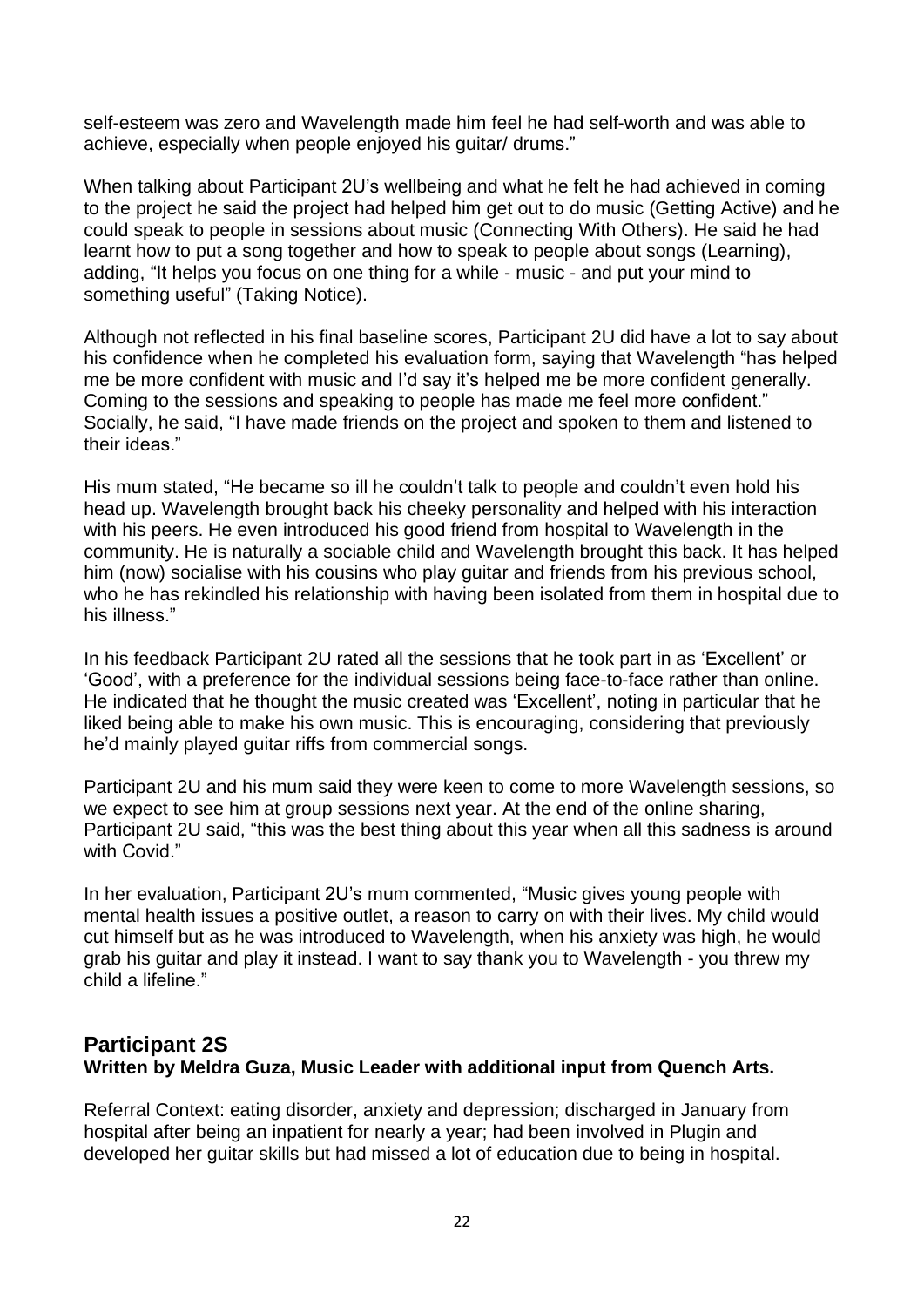Participant 2S initially came into contact with Quench Arts through their Plugin project where activities were taking place at the Parkview Clinic as she was an inpatient at the time. She took part in weekly music making sessions and even became part of a small band that performed at a sharing event. Once Participant 2S was discharged, she received information on how she could access the Wavelength project as she was keen to continue her music-making, and she joined the project in May 2020, giving her some continuity as most of the Wavelength music leaders also worked on Plugin.

Participant 2S developed her musical and social skills significantly over the past year. To start with, we focused on developing her guitar skills to improve her self-esteem. Participant 2S was very excited to do this as she was always very enthusiastic about learning new things on the guitar. Throughout her one-to-one sessions she developed her knowledge of a variety of chords, scales, soloing skills, compositional techniques and recording. Furthermore, she developed a strong understanding and skill base for achieving different tones on the guitar (acoustic, electric, clean, distorted sounds, etc.), and developed taste for what is appropriate in different musical contexts. This increased confidence and skill-set led to her being a key person to offer ideas and solutions to other young people when writing and arranging group songs.

On a personal level, she has developed self-belief that she can overcome difficulties. This has been achieved through different musical tasks, but these have also helped to transfer that self-reliance into other areas of her life, as noted by her mum. This newfound confidence has allowed Participant 2S to feel secure enough to take on a leading role. *"Participant 2S has continued to gain in confidence where her music ability is concerned and is happy to discuss and talk openly. Participant 2S interacts great with people who share her enthusiasm for music. She enjoys being part of projects and will happily take leading positions"* Participant 2S' mum.

On social level, interacting with her peers has been of key importance as Participant 2S has learned to discuss music and non-music related topics with other people. She has been able to offer positive feedback to others, encourage those that have felt low and contributed to numerous creative collaborations during her time on Wavelength. Her self-assessed baseline results reflect her progress. Participant 2S showed an increase against statements around 'I am good of making sense of what other people are expressing though music (e.g., thoughts, feelings and emotions)'; I find it easy to sing/play in front of others'; 'I feel that I have good social skills'; 'I feel that I am able to connect with other people on the project'. A couple of her baseline scores did reduce, however, and these were around the statements, 'I've been feeling good about myself'; 'I've been feeling useful'; and 'I've been feeling like I can cope with challenges'. When questioned about this, Participant 2S stated that she was feeling the strain of the pandemic.

Her mum noted that receiving positive feedback during the one-to-one and group sessions has significantly helped Participant 2S's recovery and that she has become a more resilient and determined person as a result of it, *"Her self-esteem is improving slowly but surely and this is helped by the praise she receives for her music. Music gives them something they can immerse themselves into and a distraction from any other issues. It also is a great leveller that gives the ability to achieve and gain praise."*

Overall, the project has had a continued positive impact on Participant 2S and has offered her an opportunity to express herself, develop musically and personally as well as allow her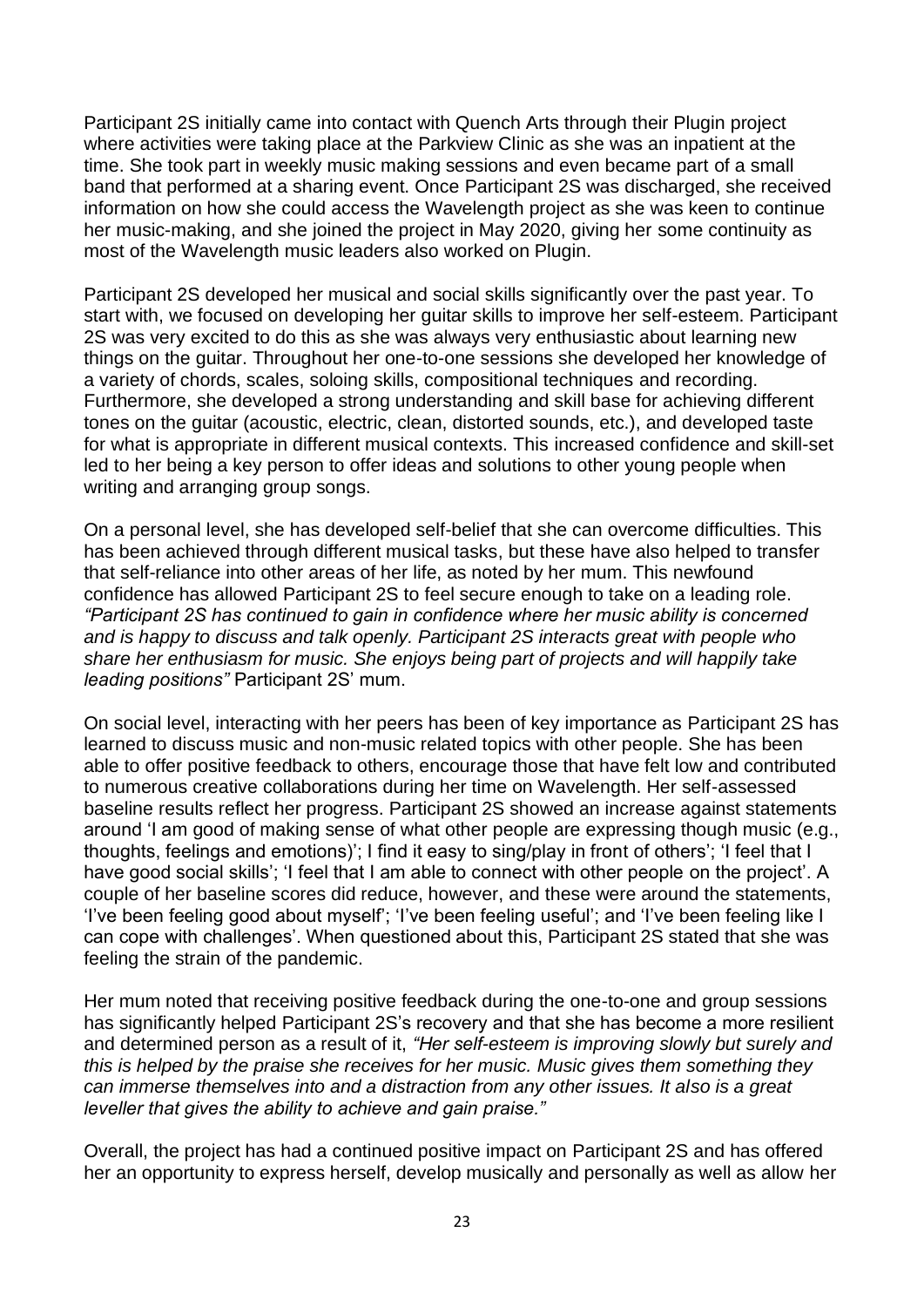to set some future goals. Participant 2S is very keen to develop her playing skills further. She is also interested in learning banjo and saxophone in the future. In the song that she wrote for the project CD, she also discussed that she would like to be able to perform live, be brave enough to go to an open mic event and perform in front of other people.

Participant 2S' mum stated that she *"is studying music now at college and the experience of performing music and interacting with the Quench group has helped her settle in very well. I think it's been a very important part of Participant 2S's recovery process and has had a positive impact – please keep up the great work."*

## **Participant 2W Written by Paul Carroll, Music Leader with additional input from Quench Arts.**

Referral Context: Anxiety; Asperger's Syndrome; removed from school.

Participant 2W joined the Wavelength project with the aim of getting better at playing the instruments she already played - guitar, drums and piano. She also wanted to increase her confidence with singing and to enjoy writing songs. Her mum felt like Participant 2W was quite gifted musically and that the Wavelength project would be great for her confidence. Participant 2W had recently run away from home which was a catalyst for removal from school as she was struggling and not coping. We were told that she doesn't cope well with new situations and needed to develop her social skills. Participant 2W's sister had been involved in the project in a previous year, so Participant 2W had seen the impact, understood the project and wanted to get involved.

In her initial baseline form, Participant 2W assessed herself fairly strongly in most of the musical and wellbeing statements but clearly marked herself lower for group-related statements such as social and team working skills, as well as for feeling relaxed.

In our first two sessions Participant 2W was very willing to talk about her musical interests and her curiosity about science and wanted to get stuck in with creating a chord progression, which she played on both piano and guitar. She began to write some lyrics but did not want to sing.

After her second session, activity was moved online due to the Covid19 global pandemic. Participant 2W continued to attend sessions all the way through the year until she started to get busy with college in October (having gained confidence to return to education in the autumn to complete her GCSEs). Fortunately, the sessions she did have online were productive and Participant 2W managed to complete her own track before she stopped attending. She chose a drum beat she liked for the feel of her song and came up with chords and melodies using a keyboard and acoustic guitar she had at home. She played me her keyboard ideas over Zoom conferencing software and these were recorded onto computer. The guitar part, which runs through much of Participant 2W's song was recorded by her on her phone and then emailed to Quench Arts for them to pass on to me to add to the keyboard. Participant 2W worked on the song structure, came up with all the lyrics and played the melody to be sung but she did not want to sing; instead, she wanted me to do this. With Participant 2W's song's clever word-play, jazzy groove, quirky melody and classic instrumentation, I think that the piece has turned out somewhere along the lines of what she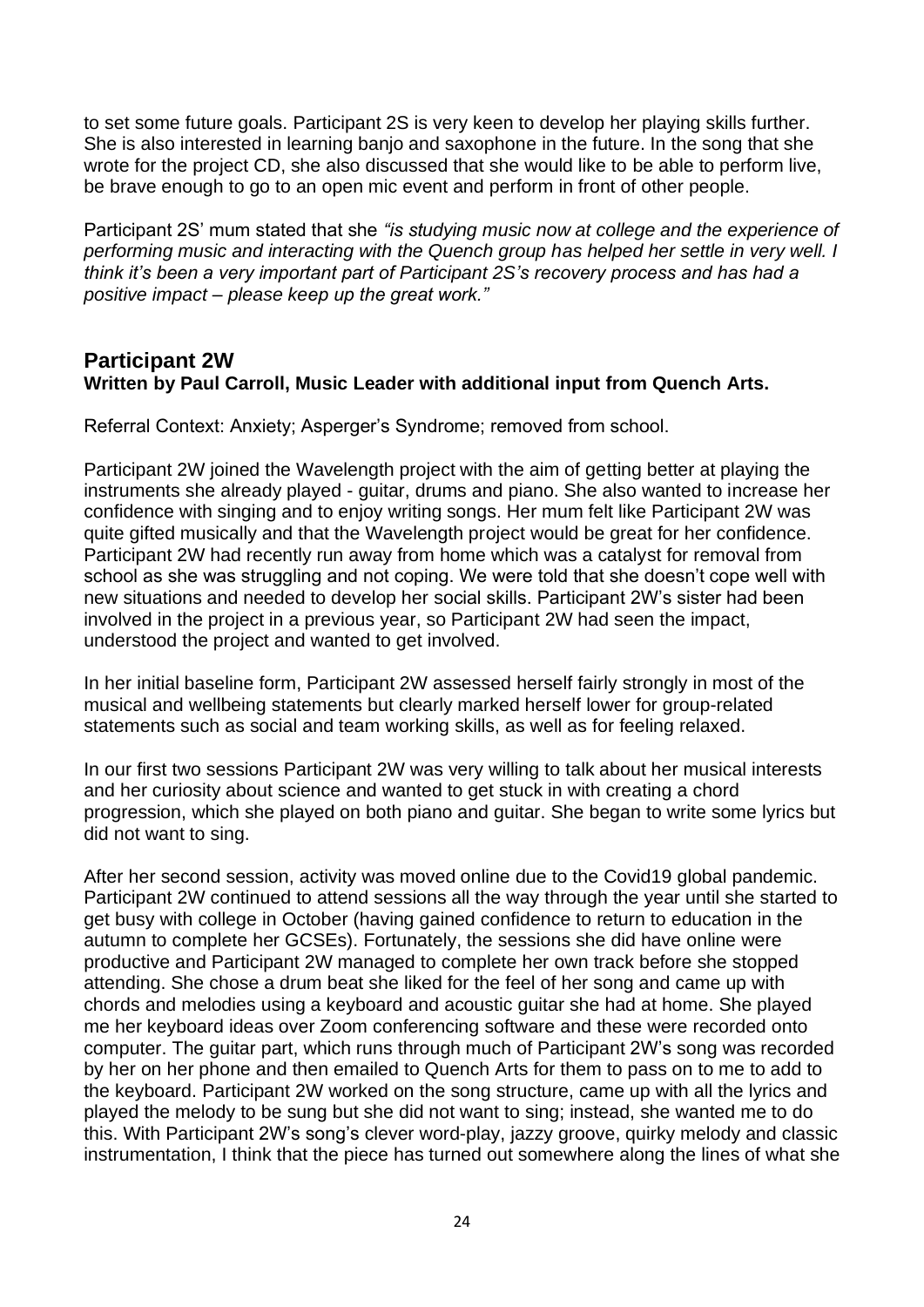was aiming for and you can hear the influences of her two of her favourite bands: Panic! at the Disco and Queen in the track.

While attending, Participant 2W came to most of the Wavelength group sessions and, despite how she felt about her teamworking skills, took part fully, contributing ideas and in the early face-to-face sessions and playing confidently in front of other young people. Because she stopped attending, we did not receive any feedback from her about her experience of the project but I do think Participant 2W did well in the group work, despite scoring herself weakly initially in the baseline activities.

At the end of the year Wavelength held a celebration event where we shared the songs that had been produced this year and presented the participants' achievements to their friends and family. I was pleased to see Participant 2W attending. She gave everyone a wave as I introduced her song, which got positive comments from the listeners, particularly to do with how creative and interesting they thought it was. It was good that she got to hear what everyone else had recorded too.

Wavelength will run for at least another year. This year Participant 2W showed that she has developed enough confidence, has plenty of musical skill and has got to know enough of the staff and participants that she could easily start coming to future group sessions again if she wishes. It is extremely positive that she is now back in education and able to interact more fully with other young people.

# **Participant 2V Written by Meldra Guza, Music Leader with additional input from Quench Arts.**

Referral Context: post-traumatic stress disorder; PAWS (Pervasive Arousal Withdrawal Syndrome); depression and anxiety.

Participant 2V joined Wavelength at the very start of the year. She had previously been in hospital for her mental health but had been discharged for about a year and had not returned to school. Her referral information mentioned that she could become very overwhelmed in groups and that this could cause her to have meltdowns. She was, however, very excited about music making, played guitar, piano and drums and had expressed interest in writing her own songs. Participant 2V also played/sung at her Church when she felt well enough to do so.

Participant 2V mainly struggled with anxiety related issues which resulted in difficulty joining the group sessions. Participant 2V did join in 2 group sessions in February, but unfortunately her anxiety was quite crushing at the time and she decided to not come to more group sessions but build up her confidence step by step through one-to-one sessions. On reflection, when Participant 2V attended sessions, she enjoyed herself and added a lot to the dynamic of the development of new ideas in the group sessions she came to.

In her one-to-one sessions, Participant 2V came up with many fantastic musical ideas and worked on her own songwriting. She was always very interested in learning more about extended chords (as she already had a base knowledge of open chords) and so we continued her development musically. She also developed the courage to sing (very quietly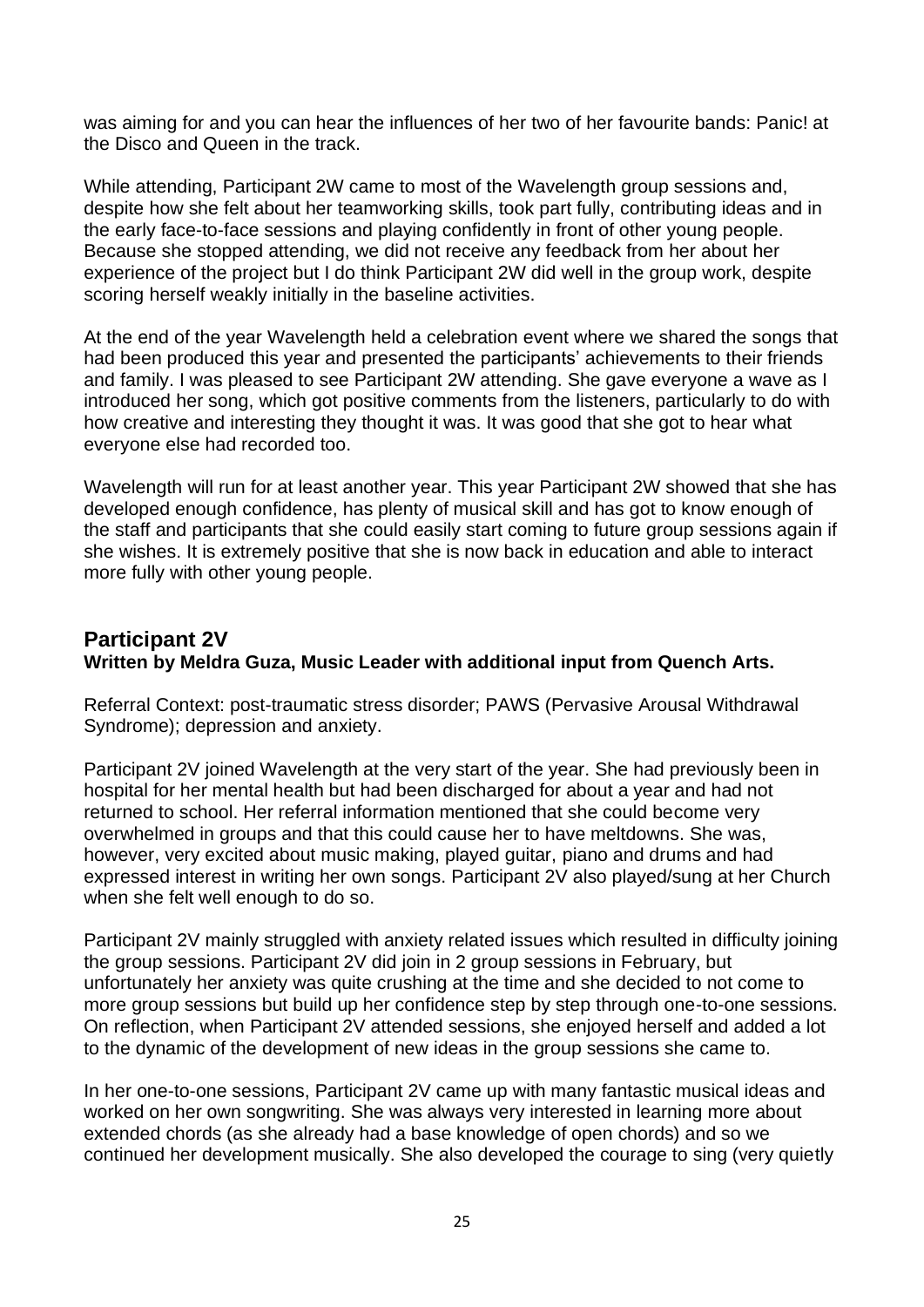to start with) together with me, and later was brave enough to sing by herself. She showed so much potential!

After 1 session, her dad stated, *"Wow, this is fantastic, (Participant 2V), you have done such a great job at writing this song"* (referring to a lovely chord sequence that Participant 2V created and started to write lyrics for).

Participant 2V added, *"I am enjoying writing my own song. I didn't think that my own experience could become part of the song."*

After a couple of one-to-one sessions, however, the pandemic set in and lockdown meant that face to face activity had to cease for quite some time. The Wavelength project quickly adapted to offer online provision and Participant 2V decided to give this a go. However, Participant 2V struggled with this way of working, so each session we put together musical tasks that she was able to do in her own time (delivered to her in a video format with associated worksheets). Her dad would feedback after each session about what she was enjoying and would like to develop further, which helped us to meet her needs and interests.

In September, we heard from her dad that Participant 2V was going to go back to college as she was feeling much stronger but, due to this, she would be unable to continue to participate in Wavelength as she felt it would be too many commitments after having been absent from formal education for so long. Her dad stated, *"Thank you for everything you have done for Participant 2V. She has really enjoyed being part of the project and it has spurred her on to go back to college and continue her musical journey there."*

The key issue that Participant 2V experienced was to be brave enough to turn up to the sessions due to her anxiety. This has been a struggle for many participants over the years, but eventually they manage to overcome that to some extent. This year, this issue was exacerbated for Participant 2V because of the pandemic and the fact that all face-to-face activity had to stop for a number of months due to restrictions in place. When it was safe to do so and when our venue was made Covid-secure, we could offer face to face activity, but this was at the same time the Participant 2V withdrew from the project due to college commitments. Had this been a 'normal' year, we believe Participant 2V's journey would have been much better as she would have engaged more fully in the project on a face-toface basis. However, the fact that she felt well enough to go back into education after a long gap is a success.

#### **Participant 2E Case Study Written by James Stanley, Music Leader with additional input from Quench Arts.**

Referral Context: anxiety; depression; OCD; body dysmorphia; self-harm; suicidal ideations.

Participant 2E joined Wavelength part-way through last year's project. He was very timid, nervous and had a limited musical experience. He liked listening to music and singing but hadn't ever engaged in creating music himself. It took me three sessions of gentle encouragement to get him to sing anything in front of me. He was attending school but was feeling overwhelmed and this was challenging his OCD. He was also very under confident in accessing group sessions, having been bullied at school due to his sexual orientation.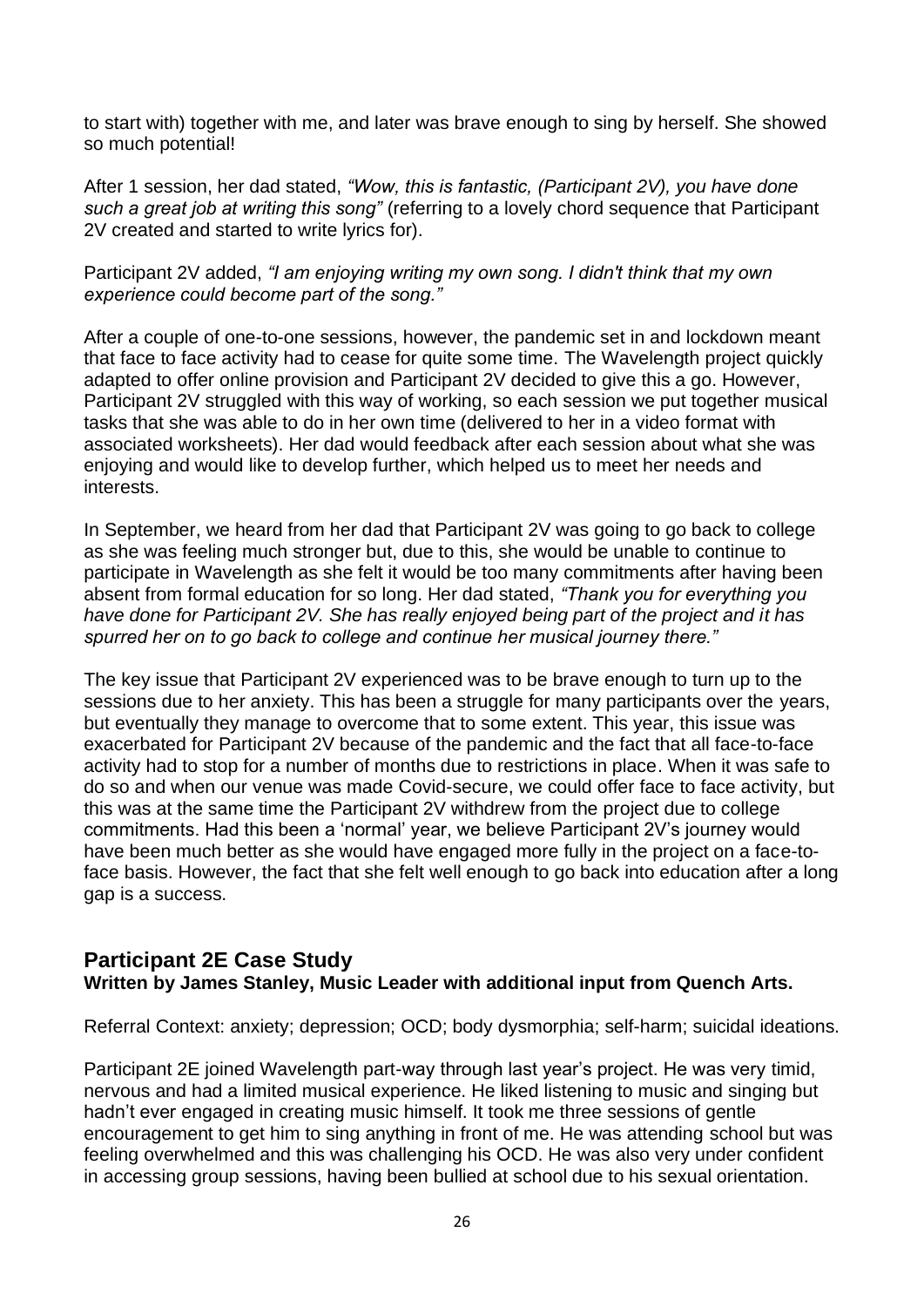His mental health seriously affects the way he views himself and impacts on how he interacts socially with others. He has an interest in music but is at the early stages of that development. He sings and has begun to learn to play the piano.

From the beginning of the project Participant 2E wasn't very confident writing lyrics and focused more on covers. He had issues expressing himself in general and found expressing himself in that way (with lyrics) a little bit heavy. However, one of his goals initially was to attend group sessions and be part of making music with others.

Though this year has been quite a slow process, Participant 2E has built up a lot of new skills. We had a few one-to-one sessions in person, a few online and a few sessions where I put together bespoke videos and tasks to encourage him to continue making music. Not only has he grown in confidence with his voice and piano through continued practise, he's learnt how to record his own music using GarageBand on his iPad. The first time he came to me and explained that he'd recorded something he was proud of and that he wanted to share, it was a really big moment! He told me that he found it 'relaxing' and that it had a certain emotion of how he'd been feeling – "not too happy but also not sad. Something in the middle." This shows a nice development for Participant 2E as he is starting to realise how he can express emotions in his own creative output and building up his own selfesteem and ability to communicate using creativity. This progress is evidenced in his baseline reflections. On a scale of 1-7 he improved from a self-assessed 2 at the beginning of the project year for the statement, 'I am pleased with my current level of musical ability', to a maximum 7 at the end. He also felt that he'd moved from a 1 to a 5 for the statement, 'I can express my thoughts, feelings and emotions through my own music making', though was less confident in understanding what others were expressing through their music.

As well as the musical goals he'd set himself, Participant 2E made it clear that he wanted to build his confidence up to a point where he could engage with others and share his skills in the group sessions. It took all year but at the very end he attended a group session in person and on Zoom and then the online listening celebration. As soon as he built up the confidence to get there, he was able to get involved, contributing a piano recording to one of the collaborative group tracks. Him being there and talking to the group was such a big milestone! Discussing how he felt, things he liked and suggestions for the songs was exactly the kind of thing he wanted to be doing when setting out his initial goal. He came to the listening party and was so excited to hear other participants' music, making some lovely comments about how much he enjoyed specific tracks, showing he was able to make sense of other people's expressions. This meant so much to him and others looking in and seeing his progress. He said, "I feel like I've been active. Attending group sessions more than I used to. I used to be scared but now I'm not. Hearing other people's talents is great. I've learnt how to make music in a good way. Learnt how to be more creative. Independently and also in the group."

In summary, Participant 2E had incredibly low self-esteem at the beginning of the year and this was the thing holding him back. So to see the little milestones of him being proud of his keyboard playing, remembering the chord shapes for E Major for the first time and liking the sound of it, creating his own piece of music on GarageBand that he was happy to share without any prompting from me and then ultimately coming into a group session and sharing these skills with others, recording a piano part for a group song etc... All of these things have been a great journey to watch. He ended up having a song featured on the CD. Honestly, the majority of his track came from work he'd done the previous year (he joined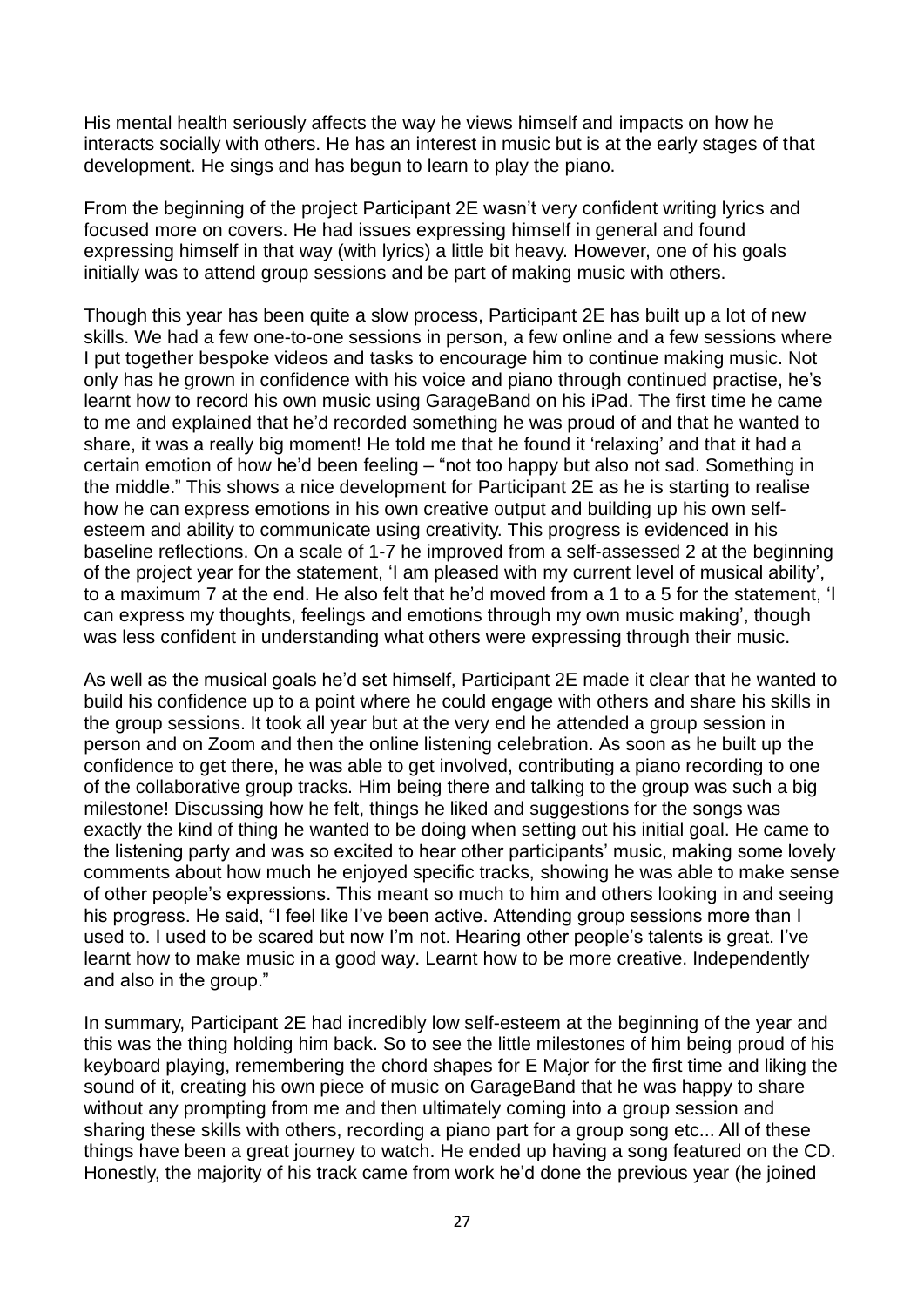the project right at the end of the last year so his one-to-one sessions had been split over two years) but wasn't happy to share so the fact that this year he was happy to put that forward, attend an evening where he knew it would be played in front of other people and speak up to accept some of the praise he was receiving was real proof to me of his increased self-esteem.

Participant 2E still has a way to go with this journey. He recognises this. On his evaluation he puts himself quite low on the scale (3 out of 7) for being able to recognise what other people are communicating through their music and his confidence in singing in front of others (a progression of just 1 point). He recognises that he has struggled this year with the pandemic and that this has affected how relaxed he has felt and his ability to cope with challenges, but overall feels like his confidence has improved (by 2 points). He has clearly progressed musically and the fact that he met all 3 of his personal project goals has helped build his self-esteem.

For next year he has set a goal to continue this process, go to more group sessions and share more of himself with others. He says he will "try and help others confidence by using my voice more" and is going to make an effort to be at more group sessions. He's seen the benefits of building relationships with peers and now has the motivation to continue.

# **Participant 2A Case Study Written by Paul Carroll, Music Leader with additional input from Quench Arts.**

Referral Context: Social Anxiety; Asperger's Syndrome; Sensory Processing Disorder; Dyspraxia.

Note: please refer to Participant 2A's 2018-19 case study for further context.

This was Participant 2A's second year on Wavelength as well as her first year in formal education, which proved challenging as she adjusted from being home schooled to working with other people. Like everyone, Participant 2A had the additional the challenges of college closing and re-opening due to the Covid19 global pandemic. Participant 2A's mum said that after her first year on Wavelength Participant 2A was starting to express herself in a creative way, using music and lyrics as a creative tool, adding that she "now feels more able to communicate her thoughts and opinions and know they have value." Due to her Asperger's Syndrome, Participant 2A had found group sessions in her first year challenging at times, finding it difficult to compromise and appreciate other viewpoints held by peers. However, at the end of year, Participant 2A's mum stated that she "still struggles with new situations" but her team working "has greatly improved and she is now more willing to accept others' opinions."

In her baseline at the end of her first year Participant 2A scored herself medium to good for everything: her musical abilities and her feelings and social skills. She scored herself down a little in the areas of expressing thoughts and feelings through music, playing in front of others and coping with challenges but still mid-scale.

Participant 2A attended most group sessions and a special monthly band session, which was just for participants who had taken part in the project previously (and who thus weren't having individual sessions). I could tell that Participant 2A felt more comfortable with the creative process and trying out ideas than she had the previous year. Whilst she mostly played bass and a bit of drums in her first year, she branched out to playing piano this year.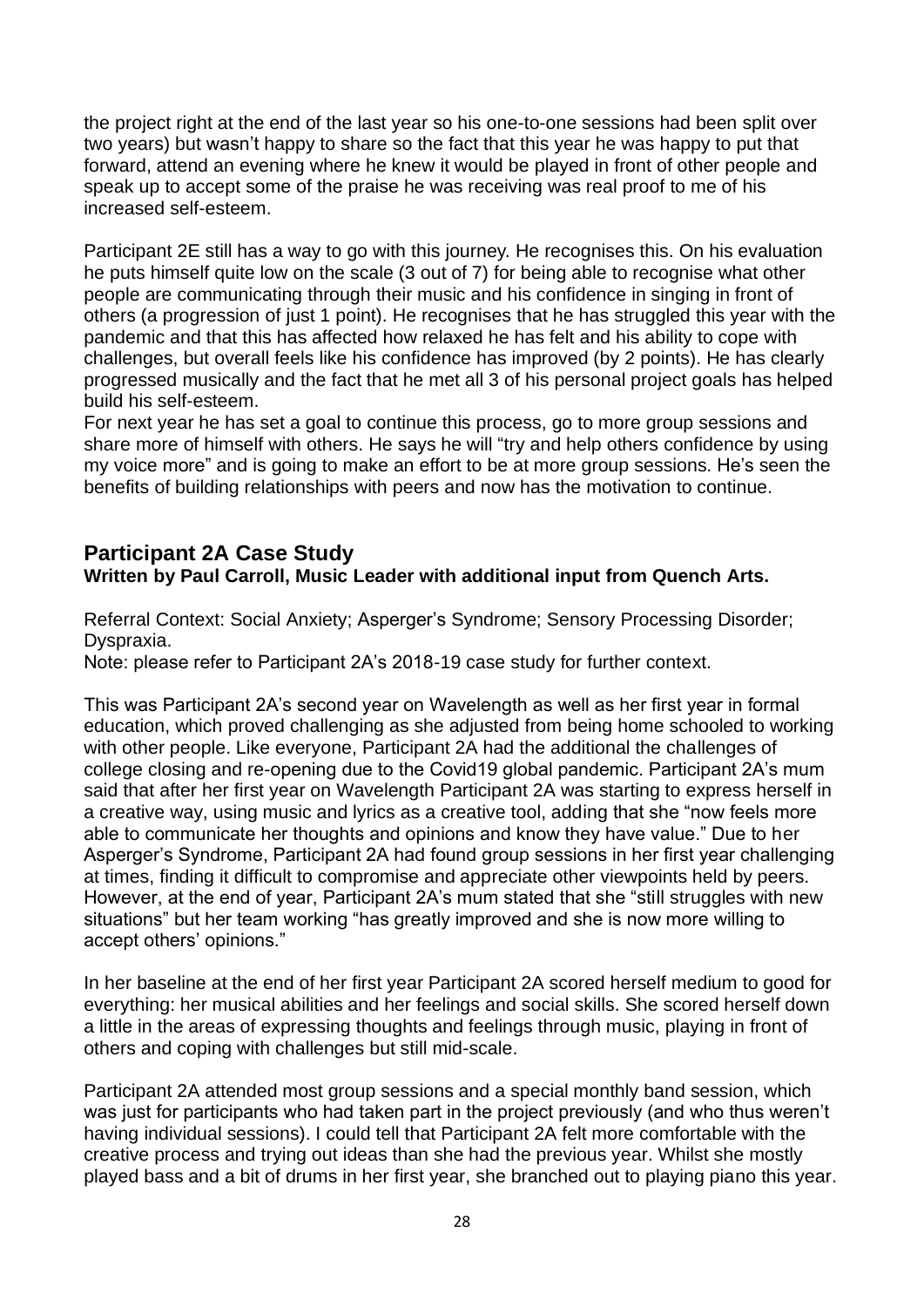This showed consideration for another participant, who specialised in bass, allowing him to take responsibility for that. Participant 2A also continued to contribute lyrics to group and band tracks and in one session Participant 2A used Logic software to help the rest of the group choose and record synth sounds.

When sessions were moved online we started working together in a different way and Participant 2A adapted well, responding to tasks that were sometimes quite experimental. Despite previously struggling with new situations, Participant 2A said in her feedback form that making music over Zoom conferencing software was her favourite thing about Wavelength so far. She recorded sounds at home and sent them in to Quench Arts to be incorporated with other participants' sounds. She confidently presented lyrical ideas and concepts in a group situation using Zoom.

Participant 2A had strong influence over the band collaboration with Participant 2I. They wrote the lyrics together and then Participant 2A took responsibility for creative direction and Participant 2I took responsibility for interpreting her ideas and technically making them happen. Participant 2A recorded some bass at home and this was forwarded to Participant 2I and that formed the starting chord progression. From there Participant 2A made suggestions about layers of sound and song structure. She even came up with a really creative band name – 'Profound Kids Work at Buzzfeed'.

At the end of the year, Wavelength held a celebration event where we shared the songs that had been produced this year and presented the participants' achievements to their friends, family, support workers and teachers. There was a lot of positive feedback about the Profound Kids Work at Buzzfeed's song, including "Complex greatness", "Amazing. Love the melodic bass line" and "Great band name." Participant 2A saw the comments and said, "Thank you."

Looking at Participant 2A's baseline scores at the end of the project you can tell she was pleased with herself as a songwriter with self-assessed scores notably increasing for her ability to express thoughts, feelings and emotions through music making (a 7) as well as making sense of what other people are expressing through music (a 6), on a scale of 1-7. She also felt more that music allows her to be creative. In her evaluation Participant 2A said that "I'm not 100% confident in my general life yet though Wavelength has helped me become confident with my music." I happily note the use of the word "yet" here, indicating that Participant 2A is optimistic about her general confidence in the future.

Participant 2A also rated all the different sessions she attended as 'Excellent', saying, "Wavelength has assured me that I am heard in a group of people" and "Wavelength has helped me channel my creativity into something I find to be productive." It's great to see that this year Participant 2A has continued as she started whilst adapting to new situations. She has found confidence in her voice and a creative outlet she enjoys and which allows her to express herself. She has coped well with the year and the challenges that this has bought, and adapted well in her return to formal education, studying multimedia.

## **Participant 2D Case Study**

**Written by James Stanley, Music Leader with additional input from Quench Arts.**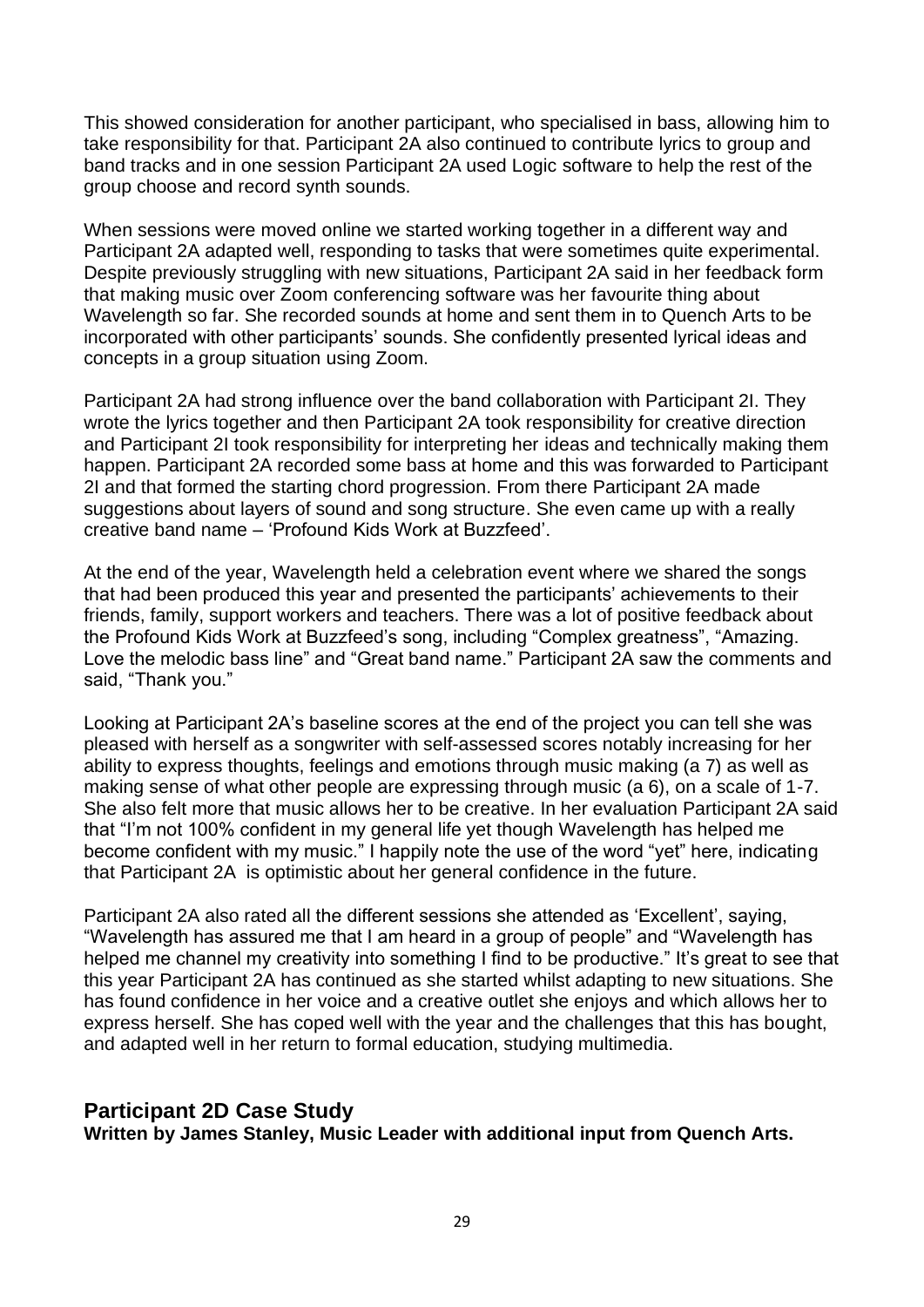Referral Context: anxiety; depression; Asperger's Syndrome; hemiplegia; cerebral palsy; epilepsy.

Participant 2D is a guitar and bass player with both mental and physical health issues. Despite limited movement and control in his left hand, he continues to persevere with his creative activities, showing the kind of dedication that he has. Participant 2D had been a part of the project last year and his case study last year showed the good progress that he'd made at that point. In summary, he started the project really struggling to even make it into the room, his anxiety being so severe. He left in tears on more than one occasion. By the end of the last project year, he was a regular part of the group, his guitar playing featured on multiple group tracks and he had an individual contribution on the CD. He smiled in group sessions. Whilst he still wasn't the most communicative member of the project, he was involved and engaged.

Participant 2D still struggles with confidence when with others, particularly those his own age. This year was tough on him. We did some one-to-one sessions over Zoom but he struggled with engaging in this way and so I made him a few bespoke videos to keep in touch and help him with his guitar playing. Whenever I saw Participant 2D, he was clearly finding some comfort in music. He talked to me about songs he was listening to and subsequently learning on the guitar. He was clearly still focused on playing the guitar. It was his 'thing' and he was definitely proud of himself for it - it brought him a lot of comfort I think. This in itself was proof that he hadn't 'regressed' too much during the difficult period. He didn't engage much in the group sessions online but was able to contribute material towards the final CD this year. When Quench Arts were able to offer face-to-face sessions, it was quite a shock when he told us that he would no longer be attending Wavelength at all. It felt like a really big step backwards from my point of view and I couldn't help but feel like I'd failed to reach him a little. However, sometimes we have the context all wrong. Quench Arts Directors were keen to gather some feedback from Participant 2D and his parents and had the following communication: "Participant 2D has decided he wants to stop coming to Wavelength. He can't really tell me why, I think he is quite single minded about what he has decided. I have tried to get him to rethink but he has made up his mind. I would like add that Wavelength was certainly one of the things that helped him when he was really low, just coming along gave him something to look forward to and focus on. Participant 2D's mood has changed dramatically. He is much happier in himself these days. So, I would just like to say thank you for your support."

It's heart-warming to know that what Wavelength did impact so positively on Participant 2D. As quoted, he's very single minded and doesn't share everything he's thinking and feeling but the fact that some of the confidence issues he was having and how he feels about himself have been helped to the point where he's confident enough to step up and say, "I don't need this anymore - I'm ok on my own" is actually really positive! Without that context, Participant 2D leaving the project felt like a failure, with it we realise the progress and success. His decision to leave shows an improvement in self-esteem.

# **Participant/Peer Mentor 2I Written by Meldra Guza, Music Leader with additional input from Quench Arts.**

Referral Context: depression; anxiety; joint hypermobility syndrome (wheelchair user); neurodiverse.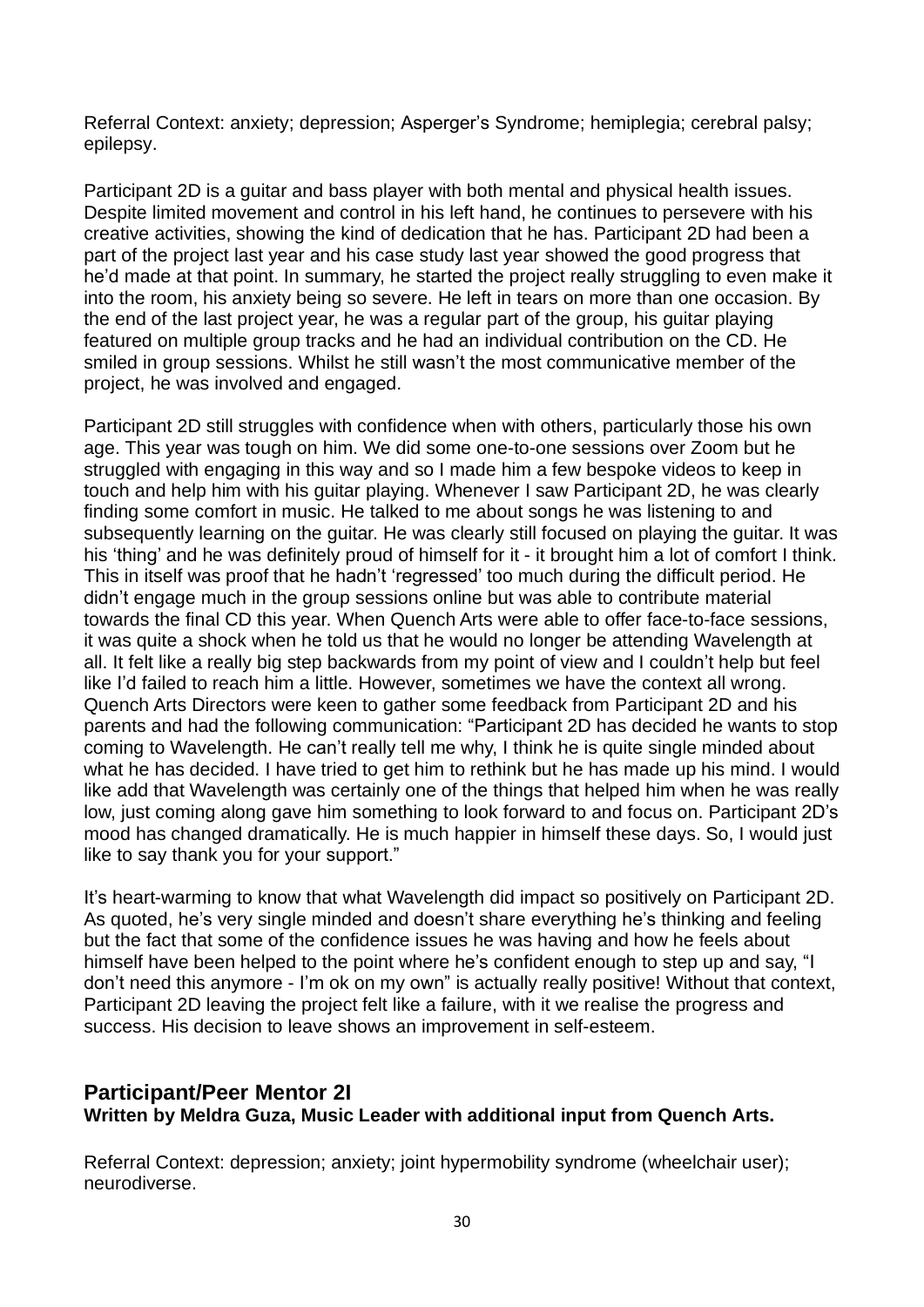Participant 2l's journey with Wavelength started 4 years ago when she joined as a new participant. Initially Participant 2l was extremely timid and often spoke through her mum who is her primary carer and who she relies upon due to being a wheelchair user. Eventually, she started to engage more, such as writing down her answers rather than talking out loud with the other participants to being much more confident to share ideas vocally and to not need the support of her mum in the room. Her transformation over the last four years has been phenomenal. Today, she is a holder of college diploma in music, she has been peer mentor on Wavelength this year and has started to work as a young music leader with Mac Makes Music (a local arts organisation).

There is no doubt that Wavelength has played a key role in allowing Participant 2l to find her voice and become secure in who she is. Through conversations with Participant 2l's mum, it has become clear that prior joining Wavelength, many opportunities were not accessible to Participant 2l as a wheelchair user. Wavelength was the first place where Participant 2l felt just like everyone else. All that mattered was music and participation. Over the last few years there have been ups and downs for Participant 2I - personal, family, health matters – however, Participant 2l has been building her resilience throughout all of it. At one point she had applied to study at a music college only to be let down last minute due to the college's inability to provide appropriate access. Having built her strength on Wavelength, she didn't give up and went ahead to apply to a newly opened music college (BIMM) where she studied for 2 years and achieved mostly distinctions (I was also one of her lecturers).

Over the past few years, I have had the chance to observe Participant 2l's development in numerous socials contexts - as a participant on Wavelength, then carrying that newfound confidence in college environment, facing numerous struggles when meeting young people that were at times less mature, maybe lacking the same dedication or time management skills. These experiences allowed Participant 2l to accept differences and work on managing her perfectionism related behaviours in the context of teamwork. Learning to accept other people's manner and work ethics then allowed Participant 2l to develop her own leadership without judgment, which further fuelled her enthusiasm for working with other young people. It is no surprise that she is heading into a direction of being an independent music leader.

As a peer mentor on Wavelength, Participant 2l has been an incredible, resourceful and useful colleague. The skills that she has developed are far beyond what her peers might have at the same age (she's now 18). Participant 2l has a wealth of music knowledge (music theory, compositional understanding, familiarity with numerous genres of music), music industry understanding and is developing her personal and social skills. She behaves in an emotionally intelligent manner and empowers the participants to do their best in a non-pressurised environment. Participant 2l is also highly academic and can contextualise her place in different environments. Over the last 2-3 years she has developed a high level of music production skills that sets her apart from many other young emerging music leaders. It is not just her skillset that makes her highly employable, it is also the soft skill development that she has experienced as part of her journey on the Wavelength project.

Her mum commented, "*Participant 2I has had a few struggles during the current pandemic. Her father had a heart attack just as it all started in March and her uncle unfortunately was taken from us due to COVID-19 in April. She turned 18 and also began to work freelance*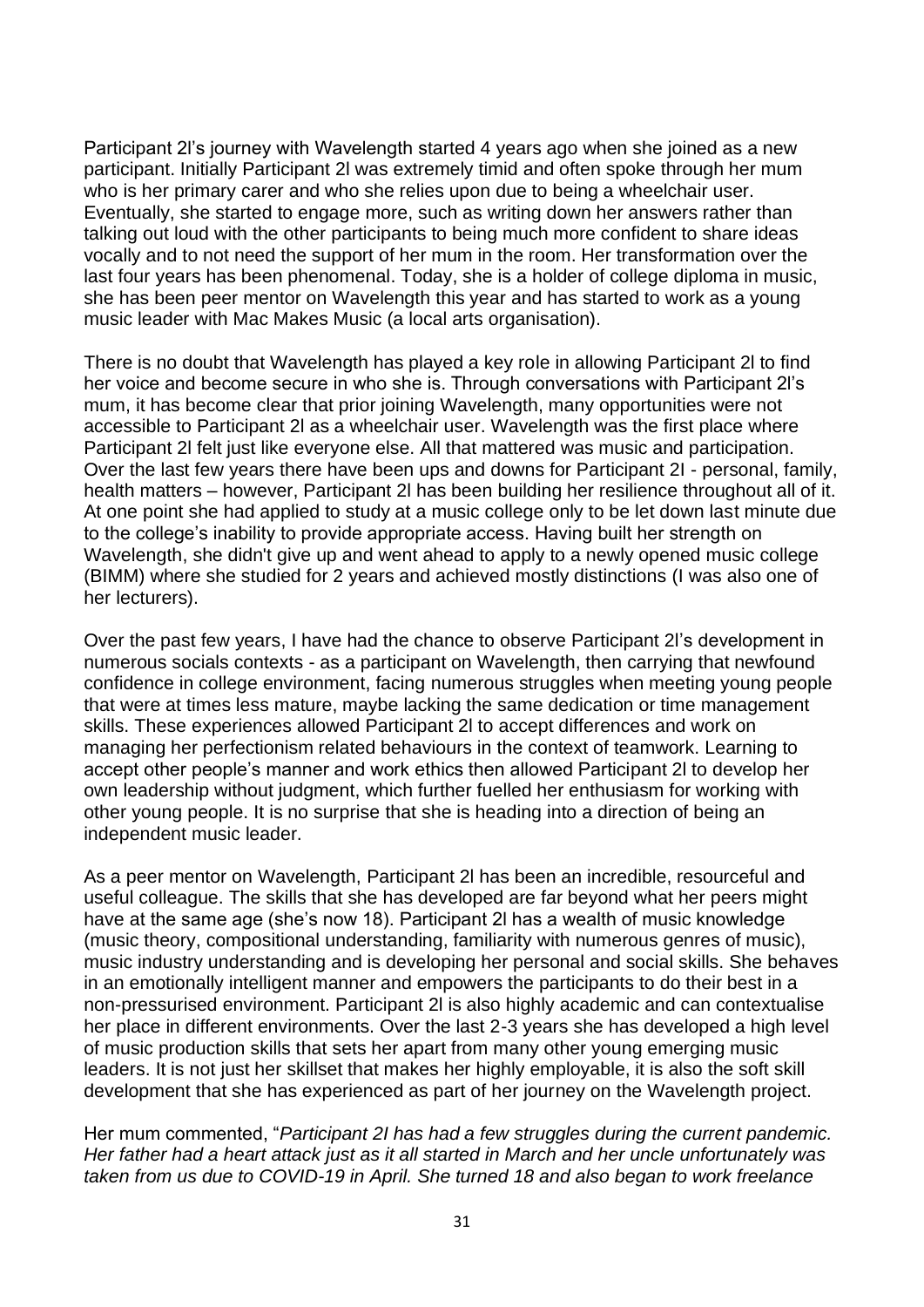*so, as well as the pandemic, she's had a lot to contend with. Her mental health as a whole has been generally stable but she has had a few major dips. Working online and reducing the stress of in-setting sessions has been interesting and in some respects positive although has its frustrations. She has thrown herself into it and now finds it a really valuable tool. Being able to continue to work, in particular online at this unprecedented time, has been vital to her self-esteem and value."*

In her baseline, many scores stayed the same (around such things like her satisfaction with her musical skills) but all were relatively highly marked on the scale of 1-7. She scored herself down a little in the areas of coping with challenges and around feeling relaxed. She noted that this was due to the challenges of the Covid19 pandemic and because she has had to shield over many months. Where Participant 2I has noted an increase, this can be directly related to the confidence she has gained through supporting others as a peer mentor (such as making sense of what other people are expressing through music; around feeling useful; and around working in a team). Participant 2I had 2 goals at the beginning of the year: to lead more and to gain confidence in leading and assisting and to be better at reading the room. She stated that she has met goal one but recognised that she still has a lot to learn (showing her maturity) and that she is still working on the second goal around reading the room. In our opinion, she is very good at 'reading the room', so there may be an element of self-deprecation in this statement.

Participant 2l's mum stated, *"Participant 2l has taken all her experience with Wavelength and Quench Arts and run with it. Over the past 4 years she has grown musically, learned new skills, made friends, begun to develop a music career, attended college and gained an extended diploma in songwriting. More recently, and as a direct result of her becoming a peer mentor with the project, she has become an assistant music leader with Mac Makes Music and taken numerous online courses to not just develop her musicianship but also further her development into a career as a music leader in similar projects. Additional opportunities have been passed her way by Quench Arts and she has been involved in the Creative Entrepreneurship Programme with Music Ally from which she has formed a relationship with Youth Music and has undertaken 2 commissions for them. She is now actively seeking more assistant music leader roles and broadening her horizons."*

As one of Participant 2l's mentors over the last few years, I couldn't be prouder to see her development and I am incredibly excited where she will go next!

Participant 2I stated, *"I began Wavelength in late 2016. At the time, I was medically signed off school and I was having a mental health breakdown. I found Wavelength at a therapy clinic, where there was a card with the information on it. Attending Wavelength reminded me of my love for music while in a dark time. It gave me the creative outlet of songwriting and music making that I didn't know I could do. Music for me is a therapy; I struggle to voice, express and even feel my own feelings and music allows me to access that part of myself and express it in the best way I can. I never knew I had this ability before Wavelength. Being on the project has improved my confidence in numerous ways; in my musical ability, in my people skills and in myself. It was a slow process and I'm still attempting to improve my confidence even more, yet I believe Wavelength was the outlet I needed to kick-start the process. I have progressed from a participant to a peer mentor in the project, which I have loved."*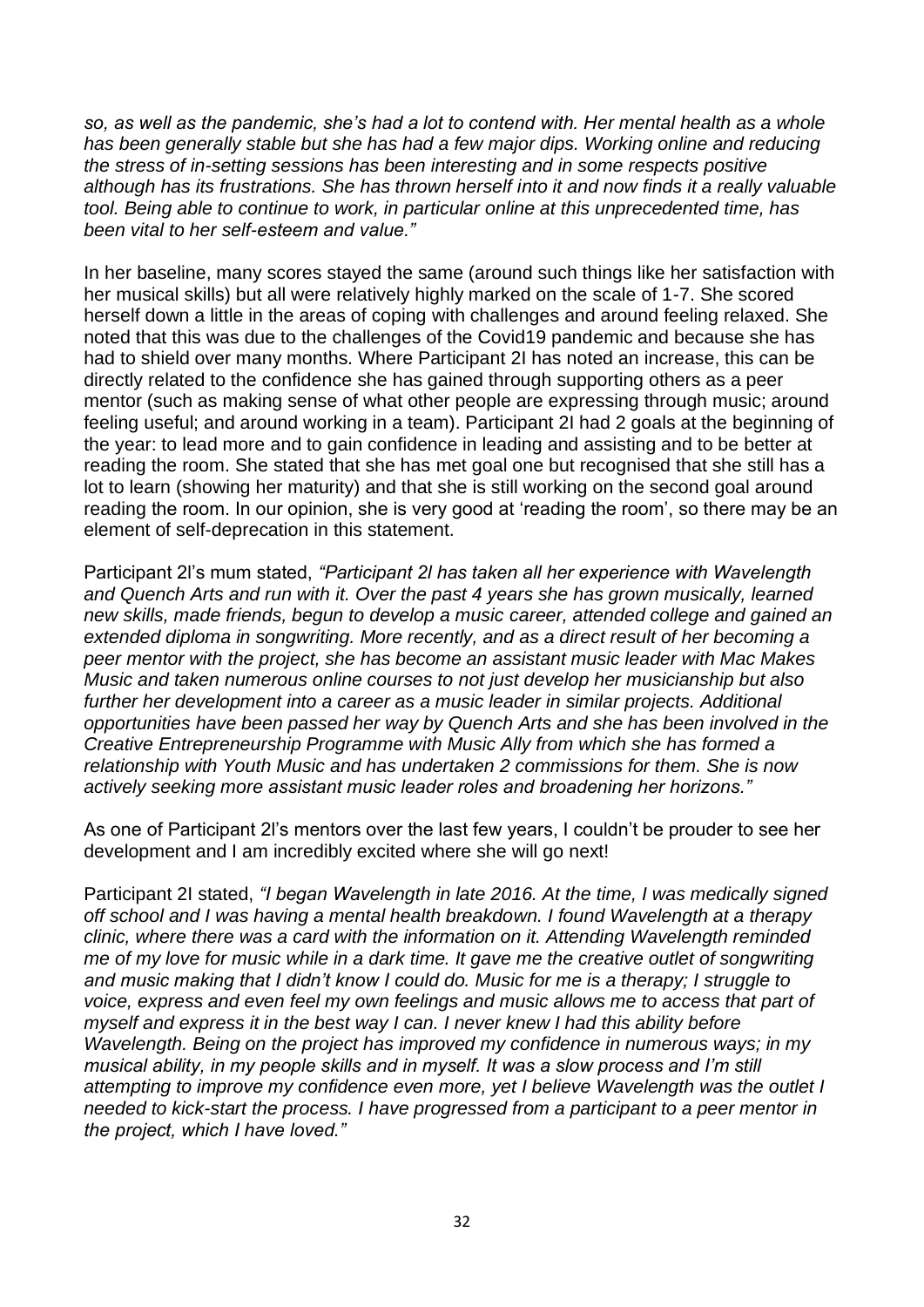## **Participant 2X Case Study Written by Paul Carroll, Music Leader with additional input from Quench Arts.**

Referral Context: anxiety; low confidence; self-harm; depression; previously home-schooled as not coping with education; has a disabled mum; history of poor MH in family. Referred from another project and plays guitar and sings.

Participant 2X joined the Wavelength project towards the end of the year, when we were finishing off music recordings for a CD and preparing for the end-of-project online sharing and celebration. She was referred from another project which was finishing and it was felt that, due to her immediate needs, it would be better to engage her now rather than wait until the start of the next project year. Participant 2X already played bass in a band and also played guitar. She had taken part in an external songwriting project with another Wavelength Music Leader (working for a different organisation) the previous year and had seen her brother taking part in a Quench Arts band development project three years before. Participant 2X mentioned in her first session that she was finding being back in college difficult.

Participant 2X started with a face-to-face one-to-one session in October and showed a very good ability on guitar and bass. She already had an idea for a piece of music too so it looked possible that we might be able to record something before the end of the year. Thinking realistically, Participant 2X decided her track should be an instrumental so we could work quickly. She said that she didn't like online sessions because she felt selfconscious so was pleased we were able to work face-to-face, Quench Arts having recently made their venue Covid-secure and gained permission to run activities for vulnerable participants.

After her first one-to-one session, Participant 2X showed great stamina and stayed on for a small group session that same evening. We were joined by one other participant face-toface and the rest of the participants and music leaders dialled in with the Zoom conferencing software. In this session, because Wavelength Music Leader Meldra had worked with Participant 2X before, she was able to challenge her with writing some lyrics and recording herself singing so that she could be included in the group track 'Rose Tinted Reality'. This song and another group track also needed guitar and Participant 2X worked well with the other young person present to come up with some different ideas and record them together.

Unfortunately, due to a family mental health crisis, Participant 2X wasn't able to attend Wavelength one-to-one sessions for a few weeks, not wishing to leave the house. In the last session, given the option of getting something recorded in a hurry to present the following week, Participant 2X decided just to take her time and finish off the track next year so she could do a good job of it.

Meanwhile, despite saying that she didn't enjoy online sessions, Participant 2X did attend group sessions (these being easier to access, given her family situation). Here she helped the other participants in making the final creative decisions needed to finish off the group tracks. She also eventually got some singing recorded for 'Rose Tinted Reality' with the help of her brother and with encouragement from Peer Mentor 2I. She said she had enjoyed this process because her brother had told her that her ideas were really good, which she was really pleased about because he is someone she looks up to.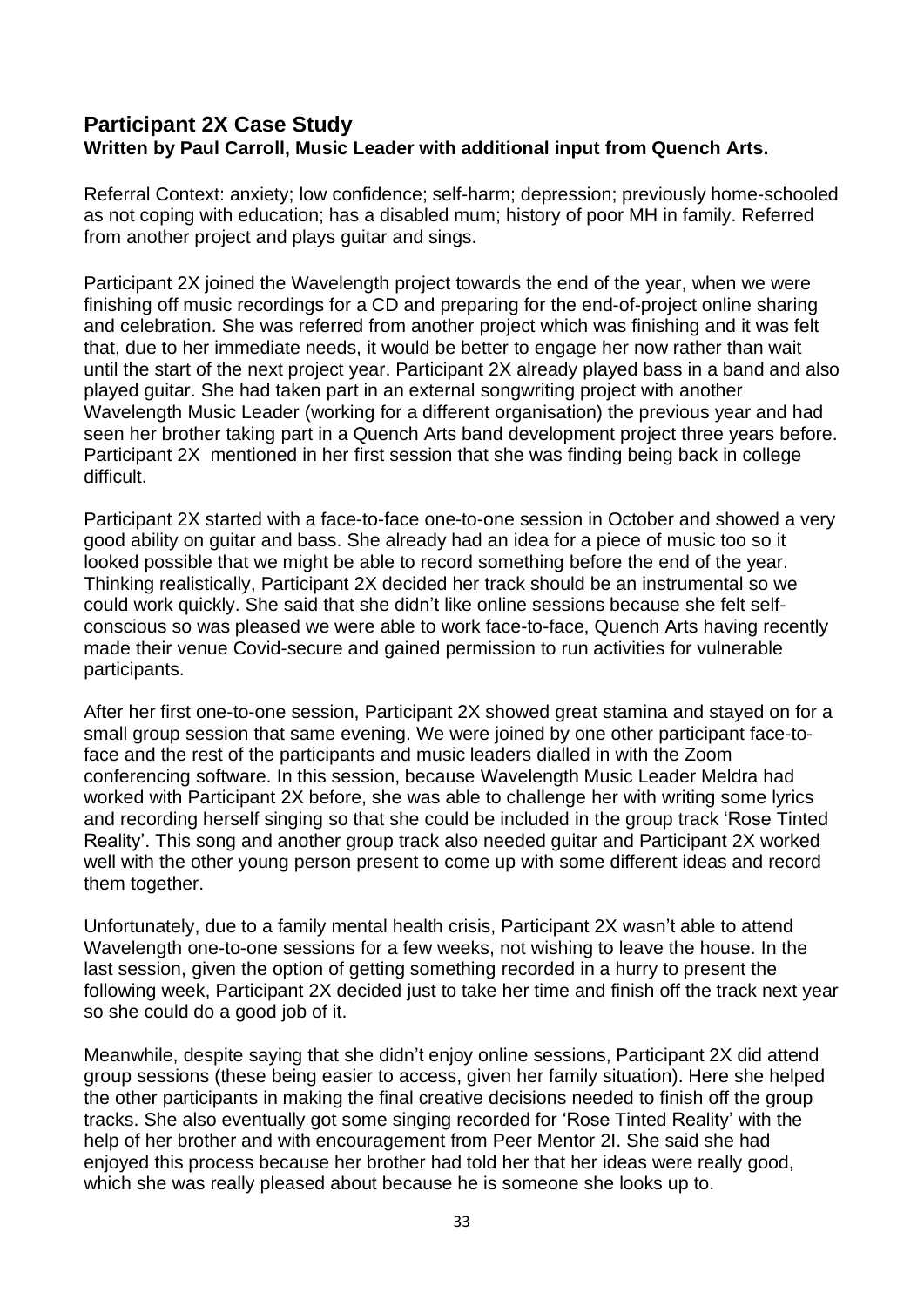At the end of the year, Wavelength held a celebration event where we shared the songs that had been produced this year and presented the participants' achievements to their friends, family, support workers and teachers. Unfortunately, Participant 2X didn't make this event but her singing got some very good comments: "Participant 2X's voice is amazing", "Very characterful. Love it", "What an amazing singing voice."

We didn't get any feedback from Participant 2X at the end of the project year, it being so close to her recruitment. However, she did say in a session that she was pleased with herself for being able to explain what she would like her song to sound like and for that to be understood. She also said she liked having someone to run ideas by and to get constructive comments to help her move forward with her music. Finally, I was pleased to hear that Participant 2X said that college had been okay recently.

This year has been a good opportunity for Participant 2X to get a sense of what is on offer on the Wavelength project so she can join us again next year and get started with the music making straight away. She is keen to engage further and should benefit from the opportunity to build her confidence and friendship groups.

## **Participant/ Peer Mentor 2Z Case Study Written by James Stanley, Music Leader with input from Quench Arts.**

Participant 2Z has been a great support on this project as a peer mentor. He is an accomplished pianist who has been involved on a few other Quench Arts projects. Wanting to do more in education, he joined Wavelength to help build his confidence with other groups of participants.

Participant 2Z was very quiet when I first met him and rarely engaged the group unless he was put on the spot to do so. He tended to find it quite difficult to pitch the right level of musicality at participants. This is a lesson that everyone has to learn which I think only gets harder the more educated you are.

On Wavelength, Participant 2Z has found a balance with this. For example - on the song 'Are We?" he helped to write a piano part. Whilst he gave thought to how he could personally play it in a more 'interesting and complex' way, he also made sure that the basic structure was simple and easy to follow by the rest of the musicians on the project. He has developed into the Peer Mentor role very well, recognising how important it is to just come forward and talk to participants. He has built good relationships up with specific individuals which has, in turn, helped them feel more comfortable and included.

Participant 2Z is now at University again, pursuing an interest in Music Therapy at masters level. I think this is a great path for him. He is an excellent musician but also a very kind and caring person. Wavelength as a project has helped him learn how to balance those two qualities when working with young people.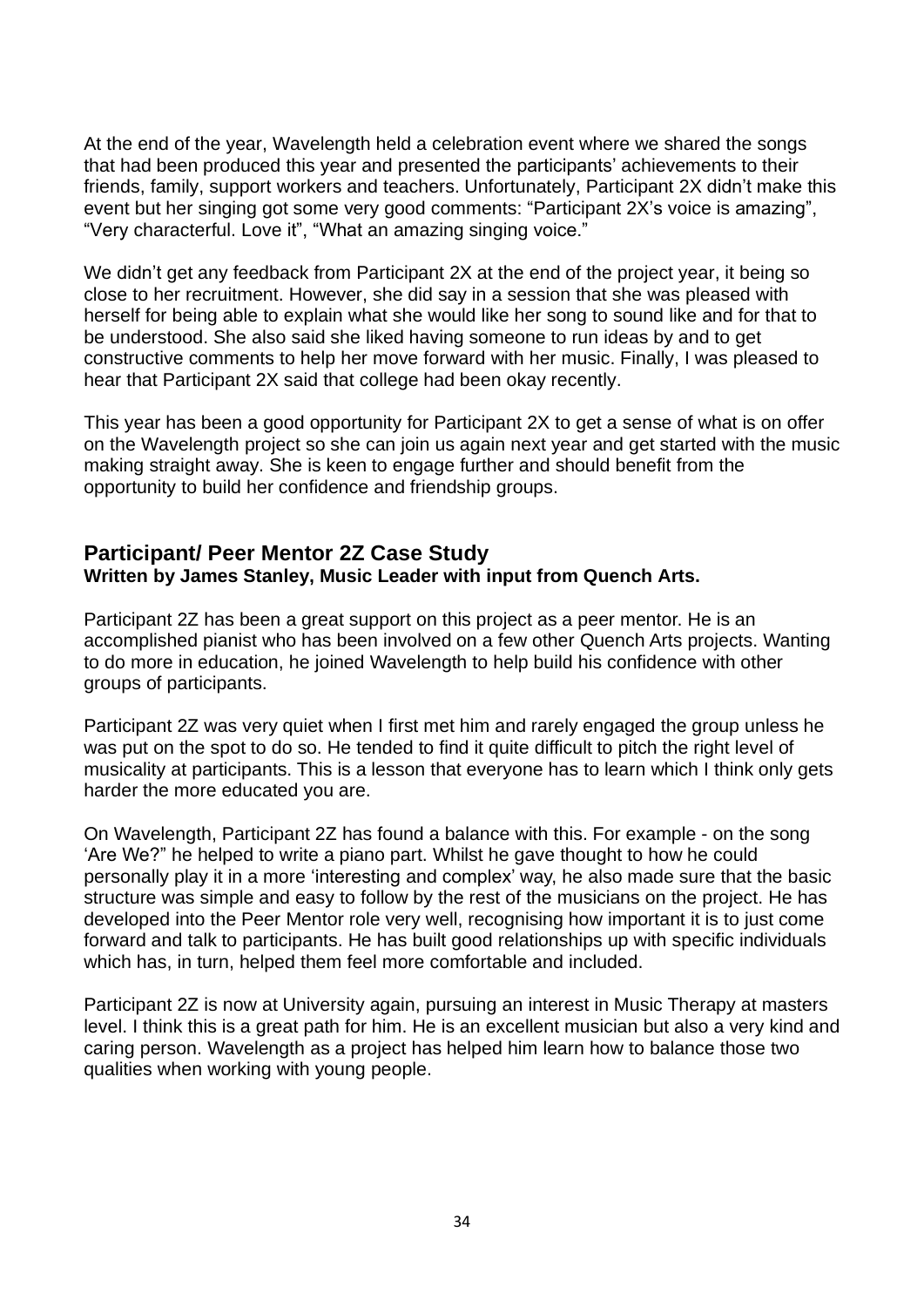## **Reflections and Lessons Learned**

#### **Technology/Online Working**

Covid19 meant that we quickly had to adapt our provision to online delivery. This has been a huge learning curve for staff and participants, particularly due to technical/latency issues with music-making which means that playing together is difficult. We have learned together, experimented with new activities and software and continue to adapt to ensure that our new blended delivery approach (with some participants in the room and some on Zoom) works for everyone. There remain some frustrations with actually playing instruments together, but we are learning to work around these and continue to improve.

The online listening party this year was hugely successful and incredibly positive for participants, being less pressure than a live concert and this is something that we'll offer in future years.

#### **Participant Recruitment**

Due to the pandemic we are generally finding recruitment harder, despite Covid19's impact on mental health. This is because it is much harder to reach young people when they aren't being supported and encouraged in face-to-face sessions by other providers/referral agencies. We are aware also aware that young people can have screen fatigue if they've been accessing education online in the day, so might not want to join online evening sessions. Now that we are Covid-secure and allowed to continue face-to-face working for vulnerable young people, we are able to offer face-to-face provision as an option. Many organisations have recently improved their social media/online communications and we have started to promote our opportunities through targeted local Covid support and family networks.

#### **Safeguarding and Risk Assessment**

The situation this year with the pandemic enforced a review of our safeguarding and health and safety policies and guidance in relation to the Covid19 pandemic and new online ways of working. A Covid19 Risk Assessment was developed by the organisation for our activity and venue and staff, participant and parent/carer Covid19 guidance was created to keep activities safe. Our guidance included safeguarding criteria for accessing Wavelength online and telephone provision as well as participant/family bespoke risk assessments which needed to be completed before face-to-face provision could be offered. This helped us and families decide which delivery approach would be best and safest for them and meet their engagement needs. At all times we remained flexible and offered a range of ways for participants to engage: either online, in person, or where needed through bespoke video/worksheet support.

All policies have been regularly reviewed and updated according to the changing situation across the year, and to Government and sector guidance and restrictions. It has been a significant challenge and incredibly time-consuming to stay on top of all the different and changing Government guidance that relates to the work of Quench Arts (being an arts organisation, an out of school provider, an organisation working with vulnerable groups and an organisation based in a community venue) but we think we've managed the situation relatively well and have not had any incidents. It was incredibly helpful to have direct permission from the Director of Public Health in Birmingham to continue our face-to-face activities with vulnerable groups through lockdown 2 and beyond, under the support category guidance, and this has been hugely beneficial for the mental health and wellbeing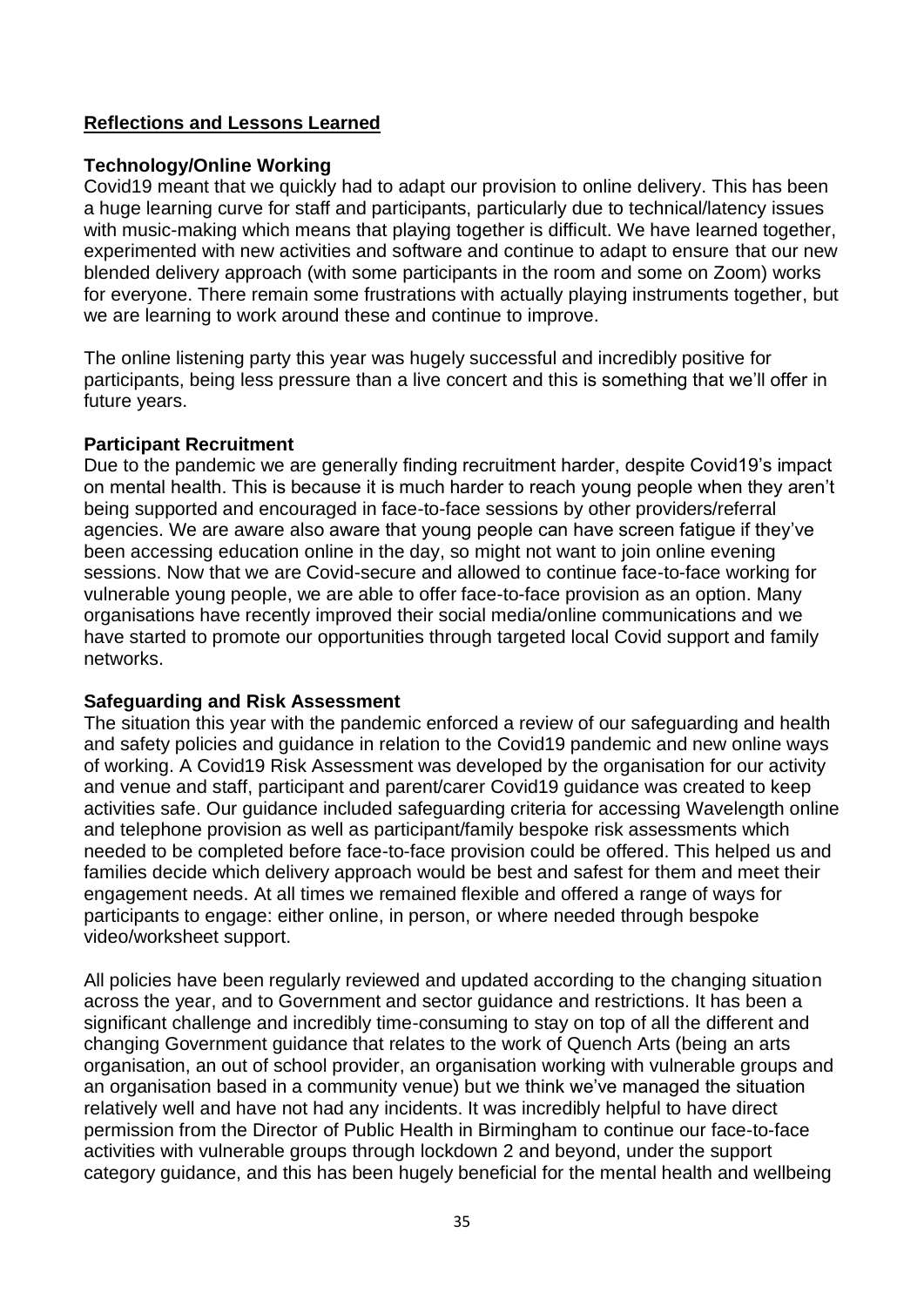of participants unable or unwilling to access online provision. We are incredibly grateful to the Clive and Sylvia Richards Charity for the extra support that they have gave to Quench Arts to enable us to make our rooms Covid-secure, and to the Arts Council for their Emergency Response Fund support early on in the pandemic.

## **Coordination Time**

The new online working and safeguarding considerations have meant a much increased coordination workload for the project, with every Zoom session needing to be supervised and every individual and group face-to-face session needing a coordinator present to undertake temperature checks and clean between participants. With our 'blended approach', one coordinator is needed to supervise and record the online sessions, whilst another is needed at the venue for those attending in person. Again, support from the Arts Council for the first 6 months of the pandemic helped to cover a shortfall in contributions towards salary costs as a result of cancelled and/or postponed projects as a result of the pandemic. In addition, from the end of September 2020, some additional support from the Clive and Sylvia Richards Charity has provided an extra day of coordination time for the organisation each week to support across the organisation, and this has been much appreciated. However, for a small organisation like Quench Arts, capacity remains a real challenge, with coordination and risk assessments taking away capacity strategic development and fundraising to sustain the project.

#### *Artistic Team and Project Delivery Model*

We are incredibly lucky to have a strong team of music leaders working on the project, all who bring their own musical strengths and personalities to the role, as well as their vast experience in working with young people and the mental health sector. They cover a wide range of styles and instrumentation and they work incredibly well together. The impact seen and the progress that individual participants have made has been a testament to the hard work and dedication to the team and the inspiration, enthusiasm and motivation they provide.

Up until this year, we had been very lucky to be able to continue to work with a consistent team for the duration of the Wavelength project's existence however, this year, we have had 1 music leader move on from the project due to a relocation and we are aware that, next year, 1 music leader will be having some time off due to maternity leave. With this in mind, we intend to offer a development opportunity to 2 emerging music leaders who were trainees on our inpatient Plugin project this year. Both these young music leaders have proven their skills and commitment over the last year but, because of the pandemic, had very little opportunity to lead any face-to-face sessions in inpatient settings. They will both join the Wavelength team as emerging practitioners, with mentoring from the existing team and funding support from Youth Music, to build up their skills and confidence with a view to further progression and employment on the project in the future.

## **Links:**

Online links to this year's Wavelength album and music video: CD: [https://soundcloud.com/quench\\_arts/sets/wavelength-cd-2019-20-lockdown](https://soundcloud.com/quench_arts/sets/wavelength-cd-2019-20-lockdown) Music Video: [https://youtu.be/D\\_c\\_xFMW\\_AI](https://youtu.be/D_c_xFMW_AI)